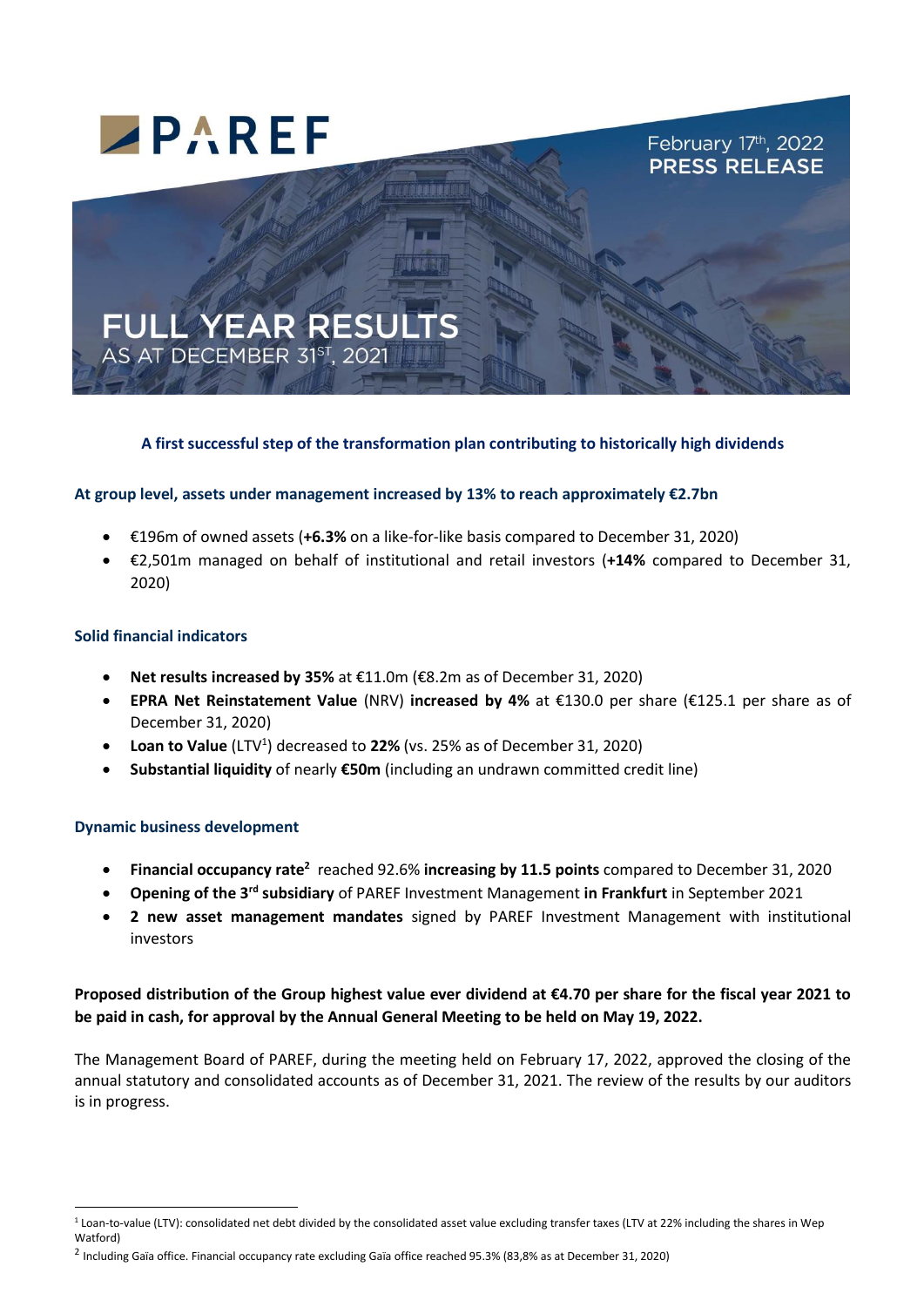"PAREF delivered a solid year in 2021, resulting from the profound transformation over the past 4 years. This value creation should continue thanks to the rebalancing of revenues (with more stable management fees over time), the investment realized in future activities and international expansion. On this successful first step, we propose to pay the highest dividend ever in the Group's history, at €4.70 per share (+104% compared to 2020) while shareholder value has continued to increase with a NRV reaching now €130 per share (+4% compared to 2020)."

Magali Volet – Group CFO

"The PAREF Group is actively pursuing its strategy of innovation, European expansion and product diversification. The Group has demonstrated the relevance of its model through the development of new income sources and a good balance between different activities. The Group is now well positioned to seize all the opportunities that come with the end of the health crisis, thanks in particular to the recruitments made in 2021 and the new services developed for institutional investors. The Group has stepped up its digital transformation and is deploying an ambitious ESG strategy at all stages of the company.

Finally, during this period of difficult operational environments, I would like to thank and share my appreciations to the whole PAREF family for the efforts made throughout the year, which enabled us to achieve these promising results.

Antoine Castro – Group CEO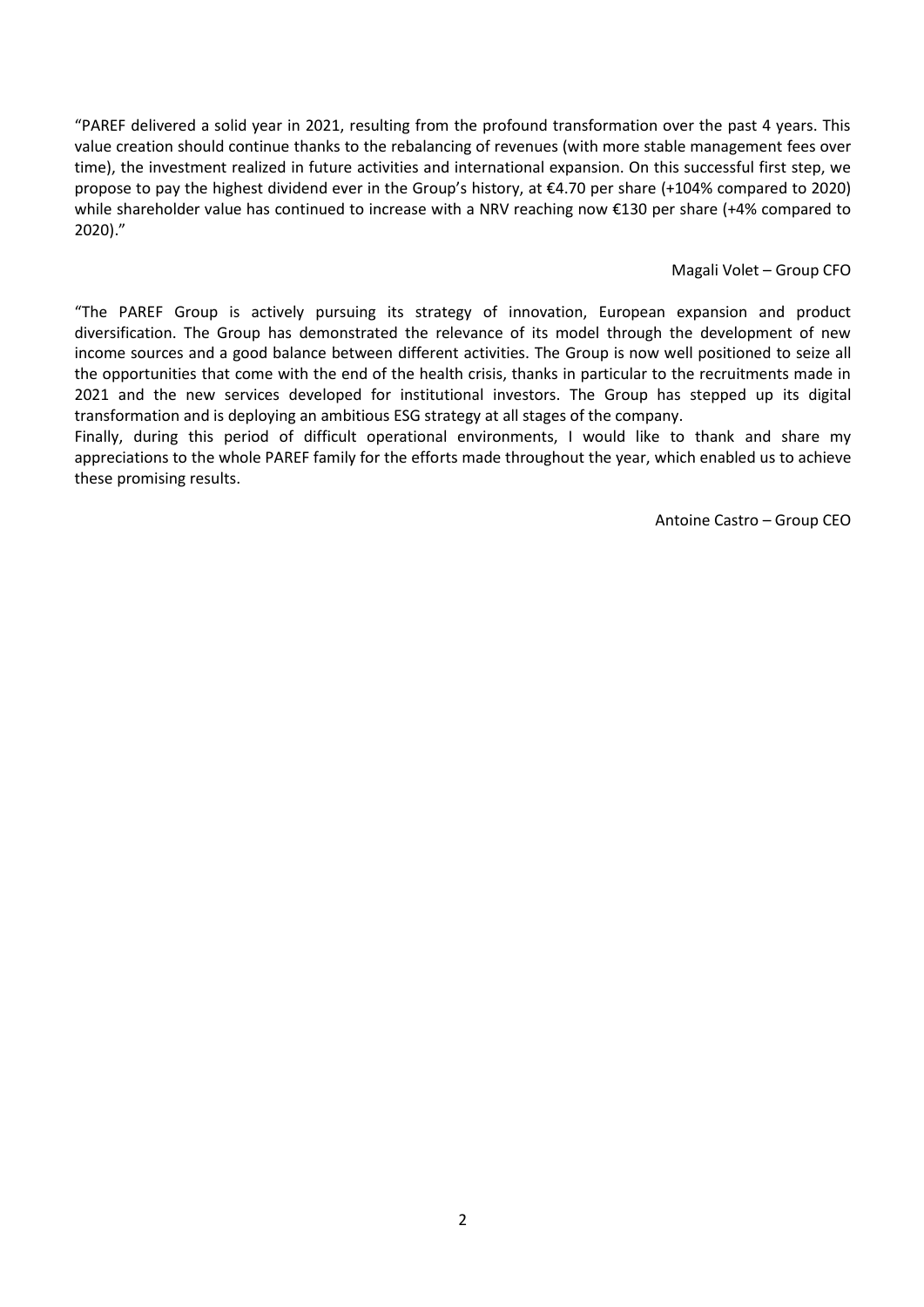## **I - Real-estate activity**

As of December 31, 2021, PAREF holds:

- 9 assets directly;
- two main subsidiaries, namely PAREF Gestion and PAREF Investment Management, and
- financial participations in SCPIs and OPPCIs.

#### - **Continuation of the active management strategy**

PAREF has carried forward its strategy of active management of its portfolio by repositioning it progressively on larger assets mainly located in Greater Paris: **average asset size reached €20m, +76% over the last 2 years**, from €11.6m to €20.4m, **increasing by 22% in 2021 alone**.



Two assets located in Gentilly and La Houssaye-en-Brie have been disposed for a total net selling price of €15m, representing 29% premium on average over last independent appraisals.

#### - **Owned assets portfolio appreciated by 6.3% on a like-for-like basis**

The value of PAREF's owned assets<sup>3</sup> was €196m as of Dec 31, 2021, consisting of investment property for €184m (including the participation in the Gaïa building) and financial participations in funds managed by the Group for €12m.

| Owned assets key figures <sup>4</sup> | 2020       | 2021       |
|---------------------------------------|------------|------------|
| Number of assets                      | 11         | q          |
| Lettable area (in operation)          | 99,619 sqm | 82,363 sqm |
| Valuation                             | €184m      | €184 $m$   |

4 Includes interests in companies consolidated under the equity method, of which 50% in Wep Watford (company which owns the Gaïa office in Nanterre, La Défense) and excludes the participation in Vivapierre OPPCI

## **Average value per asset**

<sup>&</sup>lt;sup>3</sup> Includes interests in companies consolidated under the equity method, of which 50% in Wep Watford (company which owns the Gaïa office in Nanterre, La Défense) and 27.24% in Vivapierre OPPCI.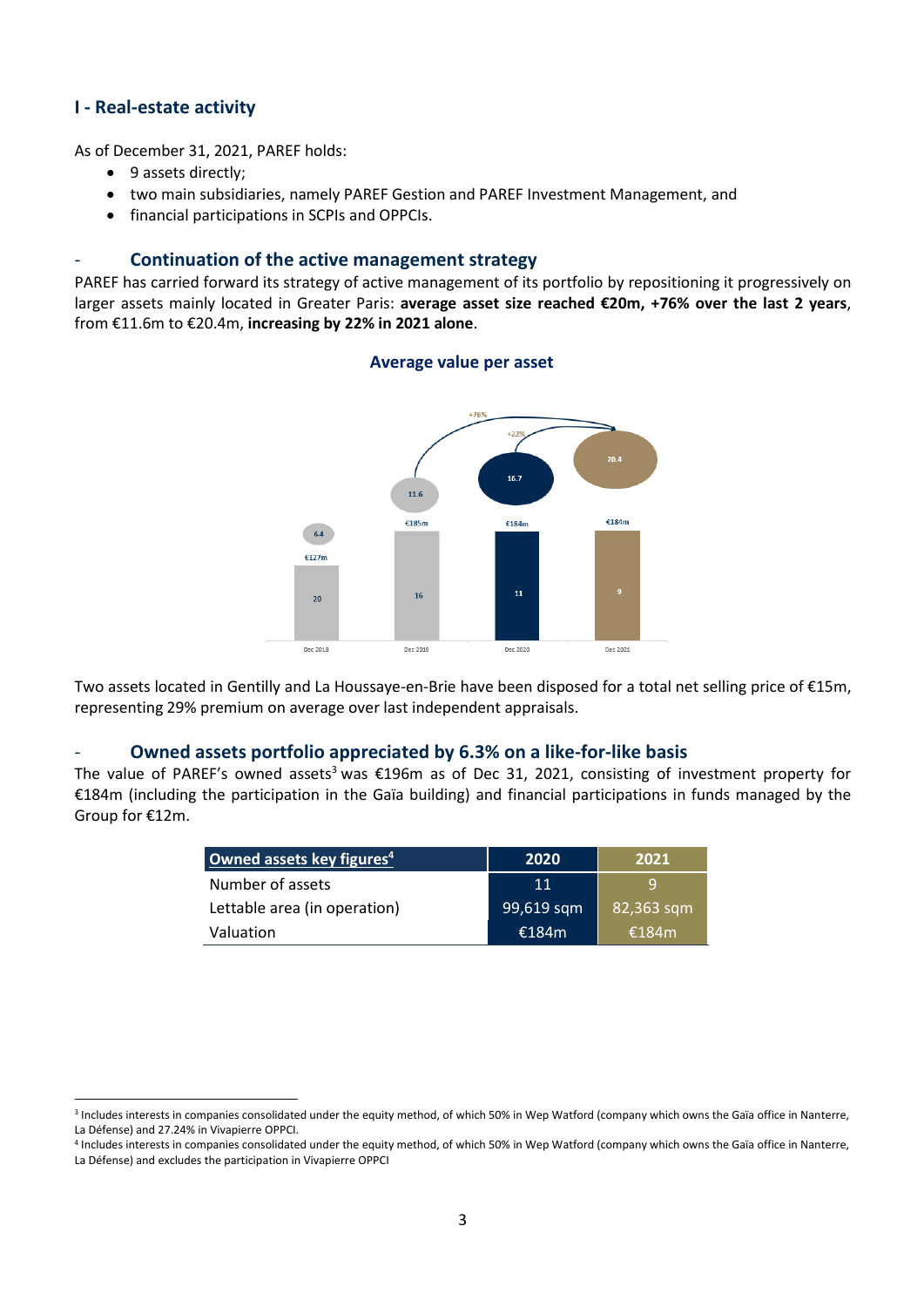As a result of the strategy implemented, the assets are now mostly located in or around Paris:



Geographical breakdown of assets

The value of real estate assets owned by PAREF (excluding Gaïa office) was €165.4m, **increasing by 6.8% on a like-for-like basis** and remaining stable compared to the end of 2020, due to:

- Disposals of €11.8m (valuation as of December 31, 2020),
- Capitalized expenses of €7.7m in 2021, and
- Increase in the fair value of investment properties for €3.1m.

## - **Proactive leasing management**

Despite measures taken to reinforce remote working, leasing activities have been dynamic in 2021 with 8 leases and renewals signed for more than 17,000 sqm, representing **more than 20% of the total assets**, of which notably:

- 4 new leases signed for Gaïa office building with a 6-year firm period, increasing the physical occupancy rate by **20 points** to 84%<sup>5</sup> as at December 31, 2021, compared to 64% one year ago,
- 2 new leases and a renewal for floors in Franklin Tower (La Défense) for more than 4,000 sqm, leading the occupancy rate to 100% starting from January 1, 2022, and
- a lease renewal of about 11,000 sqm for a logistic asset in Aubergenville.

Given these new leases and renewals, financial occupancy rate improved to 92.6% as of December 31, 2021, vs. 81.1% as of December 31, 2020<sup>6</sup>, and the weighted average unexpired lease term of the owned asset portfolio stays at 4.4 years at the end of 2021, compared to 4.9 years as of December 31, 2020.

The owned assets' expiry schedule of rents assets is as follows:

<sup>5</sup> Including 2 new leases with effective date starting early 2022

<sup>6</sup> Including Gaïa office. Excluding Gaïa office, financial occupancy rate stands at 95.3% as at December 31, 2021, vs 83.8% end of 2020. The financial occupancy rate is computed excluding assets undergoing redevelopment (The Go in Levallois-Perret)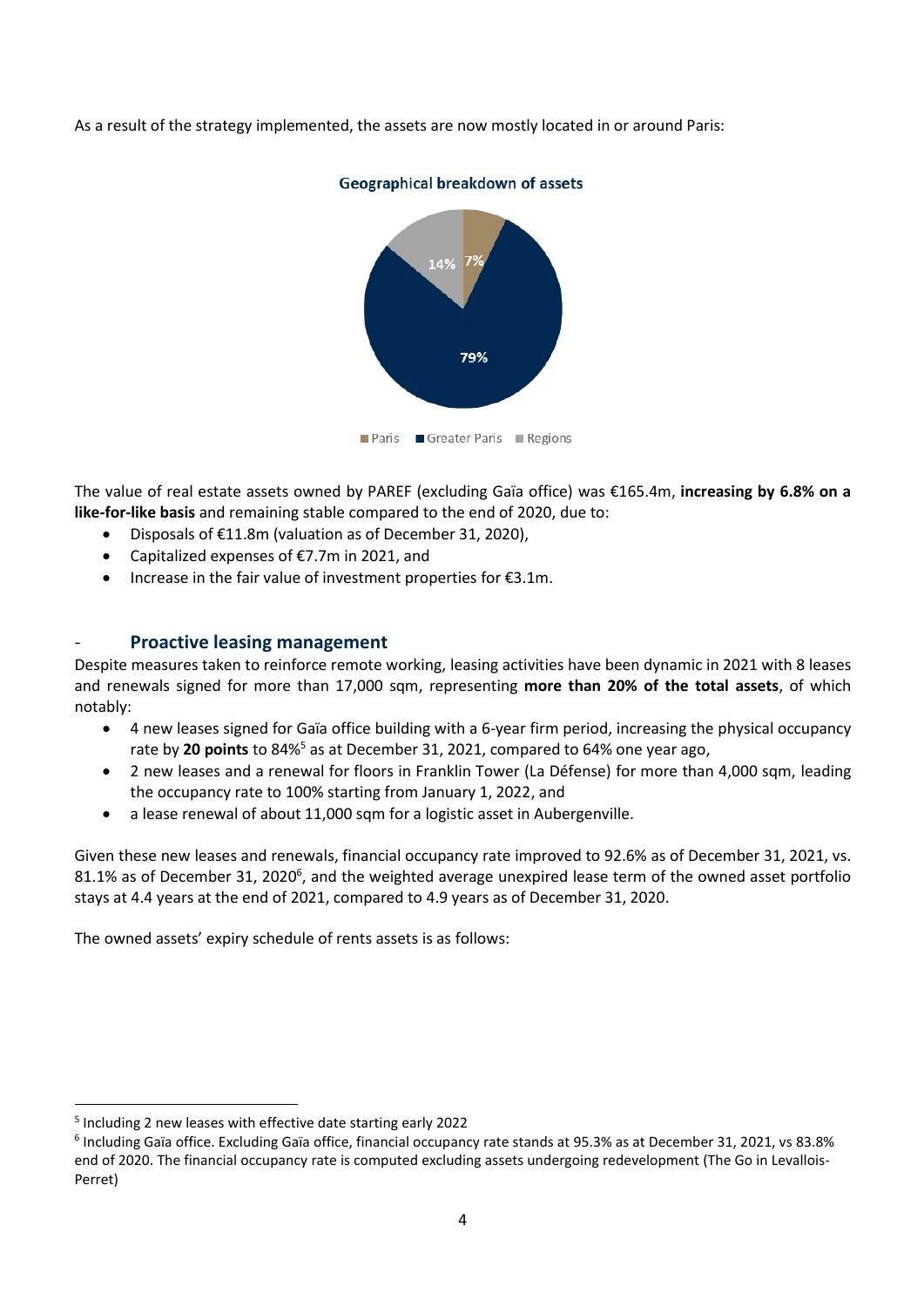

## - **Net rental income in decrease due to the disposal of two assets in 2021**

The **net rental income** of PAREF reached €8.0m in 2021, a reduction of 5% compared to €8.4m in 2020. This decrease is the result of:

- the disposals signed in 2020 (full-year effect) and in 2021,
- the exceptional impact of the reinvoicing of rental expenses for previous accounting periods,
- partially offset by an indemnity related to a negotiation of existing lease.

| Rental income from owned assets (in $k \in \mathbb{R}$ ) | 2020           | 2021     | <b>Evolution in %</b> |
|----------------------------------------------------------|----------------|----------|-----------------------|
| Gross rental income                                      | 8,974          | 8,839    | $-2%$                 |
| Rental expenses re-invoiced                              | 3,103          | 2,586    | $-17%$                |
| Rental expenses                                          | $-3,700$       | $-3,454$ | $-7%$                 |
| Non-recoverable rental expenses                          | $-597$         | $-868$   | 45%                   |
| Other income                                             | $\overline{4}$ |          | $-37%$                |
| <b>Total net rental income</b>                           | 8,381          | 7,974    | $-5%$                 |

**On a like-for-like basis**, **gross rental income** remained **stable** compared to 2020.

The average gross initial yield on these assets was 6.6% vs. 6.2% at the end of 2020<sup>7</sup>.

<sup>7</sup> Excluding the asset under restructuring ("The Go" in Levallois-Perret) and the Gaïa asset.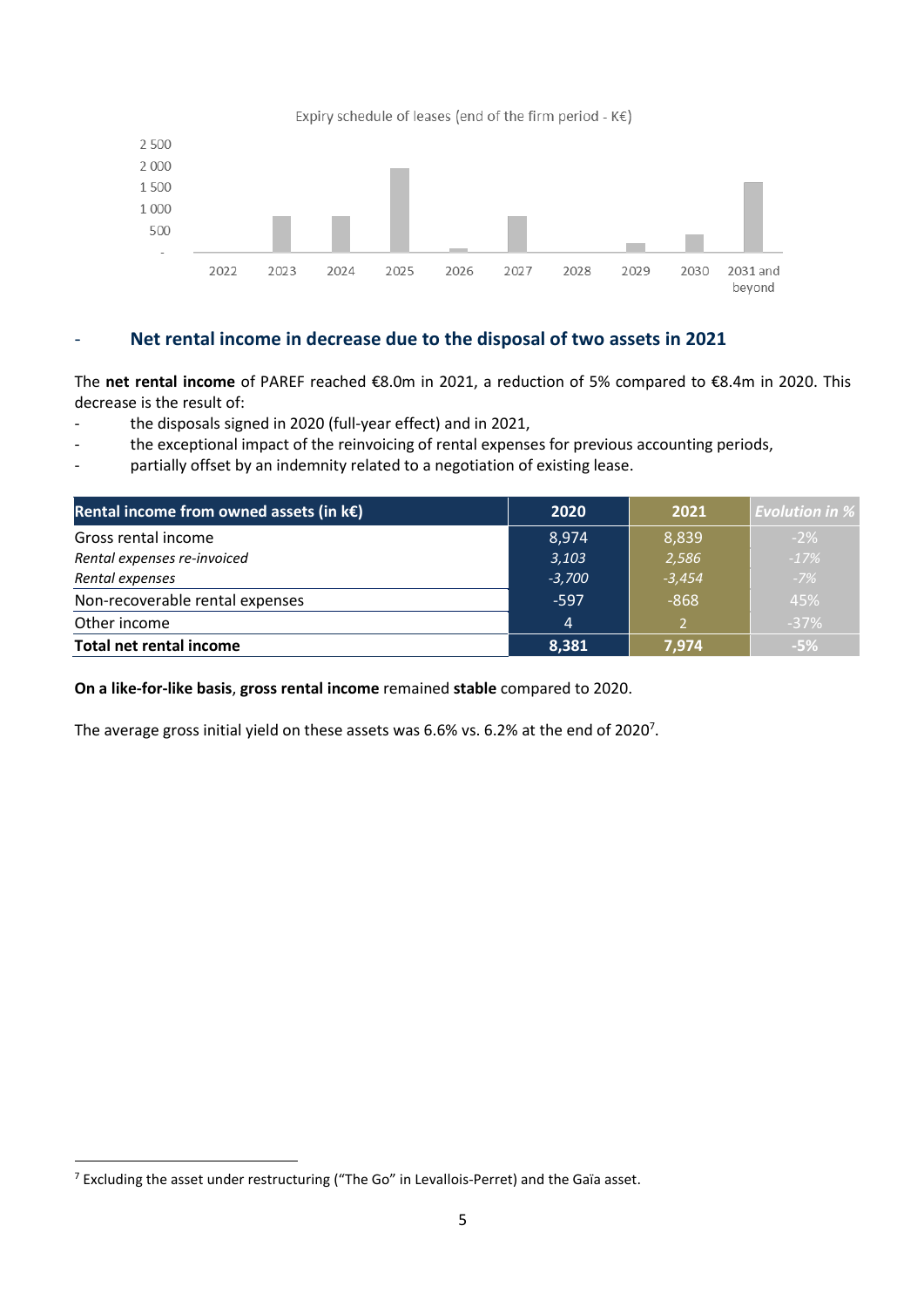## **II – Asset management on behalf of third parties**

## - **Dynamic activities for portfolios under management**

PAREF Gestion collected gross subscriptions of €101m from investors on SCPI funds, lower by 33% compared to 2020 ( $E151m$ ). This is explained by:

- the decision to suspend the subscriptions of SCPI Novapierre Allemagne 2 during the 1st quarter of 2021,
- a slowdown of SCPI investors for certain asset types linked to the health crisis (retail, office, etc.), impacting the subscription of SCPI Interpierre France,
- SCPI Interpierre Europe Centrale showing strong interests from investors with its subscription tripled compared to 2020 (fund launched in September 2020),
- the enthusiasm of investors for residential translated into strong increase by 82% of the subscription of SCPI Novapierre Résidentiel.

| <b>Type</b>  | <b>Funds</b>                | <b>Gross subscriptions in</b><br>2020<br>$(\epsilon m)$ | <b>Gross subscriptions in</b><br>2021<br>(€ m) | <b>Evolution</b><br>in $%$ |
|--------------|-----------------------------|---------------------------------------------------------|------------------------------------------------|----------------------------|
|              | Novapierre Allemagne 2      | $\overline{92}$                                         | 29                                             | $-69%$                     |
|              | Interpierre France          | 30                                                      | 18                                             | $-40%$                     |
|              | Novapierre Résidentiel      | 18                                                      | 32                                             | 82%                        |
| <b>SCPI</b>  | Interpierre Europe Centrale | 5                                                       | 17                                             | 261%                       |
|              | Novapierre Allemagne        | 5                                                       | 5.                                             | 11%                        |
|              | Novapierre 1                | $\mathbf{1}$                                            | 0.4                                            | $-64%$                     |
|              | Novapierre Italie           | $\mathbf 1$                                             | n.a                                            | n.a                        |
| <b>Total</b> |                             | 151                                                     | 101                                            | $-33%$                     |

Breakdown of gross subscriptions:

#### **Investments and disposals**

PAREF Gestion has signed investments for more than **€150m** for all the SCPI funds under management, notably:

- €96m for Novapierre Allemagne 2,
- €22m for Interpierre France,
- €20m for Novapierre Residentiel, and
- €16m for Interpierre Europe Centrale.

In the meantime, PAREF Gestion has also closed disposals for more than €21m, of which mainly €14m for Novapierre Résidentiel and €7m for Novapierre 1.

**Returns of all funds improved in 2021**, in line with targets, and even above for some funds such as SCPI Novapierre Résidentiel.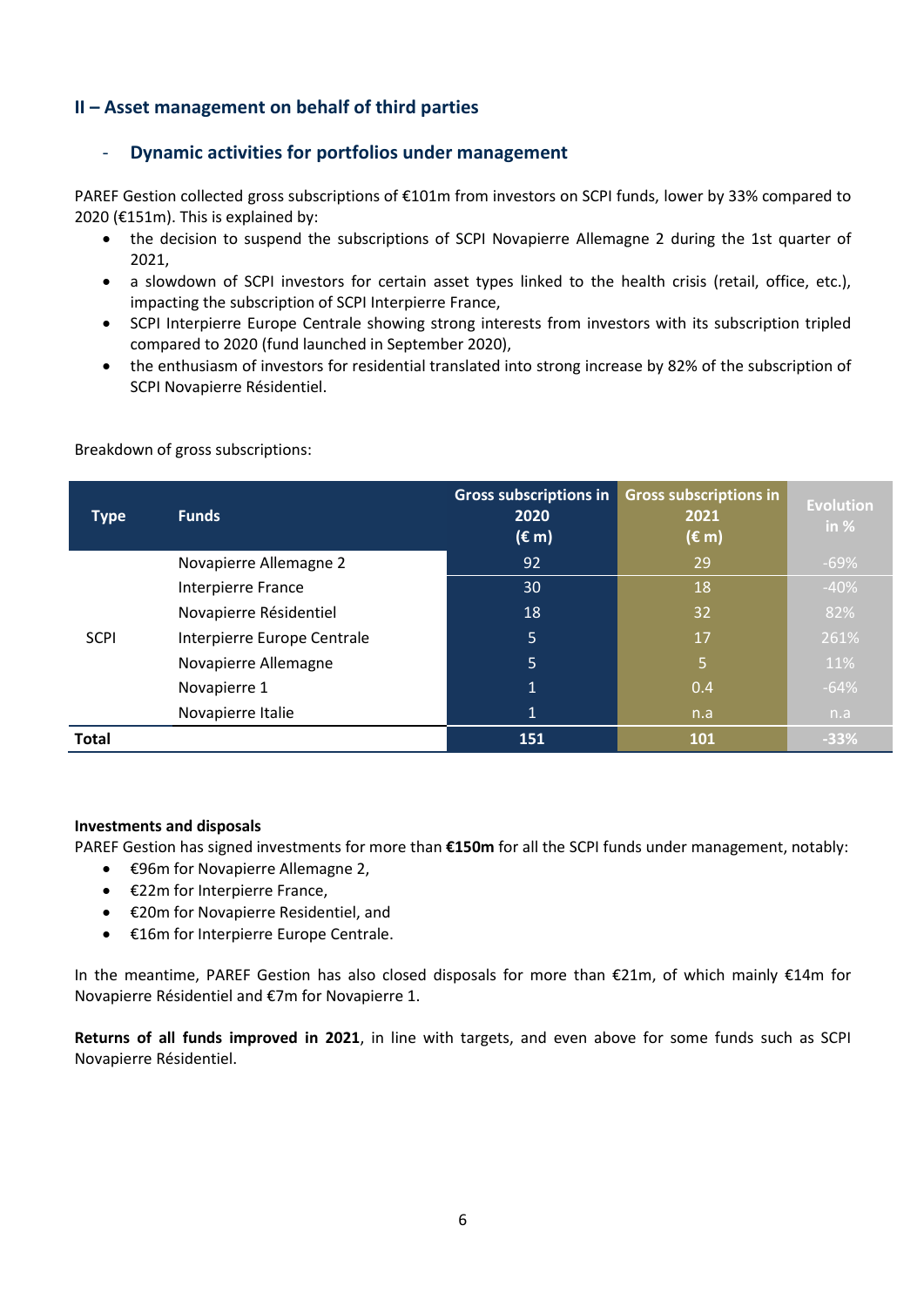### **Breakdown of assets under PAREF Gestion management as of December 31, 2021**:

PAREF Gestion manages assets on behalf of third parties for €1,845m, **an increase of 5%** compared to €1,764m as of December 31, 2020.

|                       |                                          | <b>Strategy</b> | <b>Assets under</b><br><b>Management</b> | <b>Assets under</b><br><b>Management</b> |                       |
|-----------------------|------------------------------------------|-----------------|------------------------------------------|------------------------------------------|-----------------------|
| <b>Type</b>           | <b>Funds</b>                             |                 | $(\epsilon m)$                           | $(\epsilon m)$                           | <b>Evolution in %</b> |
|                       |                                          |                 | Dec 31, 2020                             | Dec 31, 2021                             |                       |
|                       | Novapierre Allemagne <sup>8</sup>        | Retail          | 616                                      | 672                                      | 9%                    |
|                       | Novapierre Résidentiel <sup>8</sup>      | Residential     | 329                                      | 351                                      | 7%                    |
|                       | Novapierre 1 <sup>8</sup>                | Retail          | 252                                      | 247                                      | $-1%$                 |
| <b>SCPI</b>           | Interpierre France <sup>8</sup>          | Office/Logis    | 184                                      | 208                                      | 13%                   |
|                       | Novapierre Allemagne 2 <sup>8</sup>      | Retail          | 158                                      | 185                                      | 17%                   |
|                       | Atlantique Pierre 19/10                  | Diversified     | 57                                       |                                          | $-100%$               |
|                       | Cifocoma 2 <sup>9</sup>                  | Retail          | 25                                       | 25                                       | $1\%$                 |
|                       | Cifocoma $19$                            | Retail          | 24                                       | 26                                       | 7%                    |
|                       | Interpierre Europe Centrale <sup>8</sup> | Office/Logis    | $\overline{4}$                           | 16                                       | 289%                  |
|                       | Novapierre Italie <sup>8/11</sup>        | Tourism         | $\overline{4}$                           | ٠                                        | $-100%$               |
| <b>Sub-total SCPI</b> |                                          |                 | 1,652                                    | 1,732                                    | 5%                    |
| <b>OPPCI</b>          | Vivapierre                               | Hotel           | 86                                       | 87                                       | 1%                    |
| Sub-total             |                                          |                 | 86                                       | 87                                       | 1%                    |
| Other AIF             |                                          |                 | 25                                       | 26                                       | 3%                    |
| <b>Total</b>          |                                          |                 | 1,764                                    | 1,845                                    | 5%                    |

## **PAREF Investment Management**

PAREF Investment Management operates in France, Italy, Switzerland, and Germany. The company aims at providing institutional investors with the expertise already at the service of PAREF and PAREF Gestion, in terms of investment, asset management, project management, property management, legal and financial services.

PAREF Investment Management has signed two management mandates representing asset value of €165m, of which one for a redevelopment project of "Trade" asset, owned by Fosun Group, located in Frankfurt in Germany, and the other one for an office building in city center of Budapest on behalf of the Portuguese insurance company Fidelidade. The new mandates show the confidence of PAREF's major shareholder in its capacity of restructuring and development for large complex assets.

The redevelopment project of "The Medelan", located in the historic city center of Milan, managed by the Italian subsidiary of PAREF Investment Management, had significant progress in leasing during 2021: after the very first lease signed with the Michelin star restaurant Horto on the rooftop, 62% of office space and 13% of retail spaces have been let or are under a firm offer. This mixed-use asset develops ca. 55,000 sqm and will offer the best market standards, particularly from an environmental point of view, with an expected Leed Platinium certificate. The delivery of the project is expected in Q1 2022.

<sup>8</sup> Open-ended fund

<sup>&</sup>lt;sup>9</sup> Close-ended fund

 $10$  The mandate terminated on December 31, 2021, following the decision of the shareholders' general meeting in June 2021

<sup>&</sup>lt;sup>11</sup> The Extraordinary General Shareholder Meeting of Novapierre Italie on March 5, 2021 voted for the early dissolution and the liquidation of the SCPI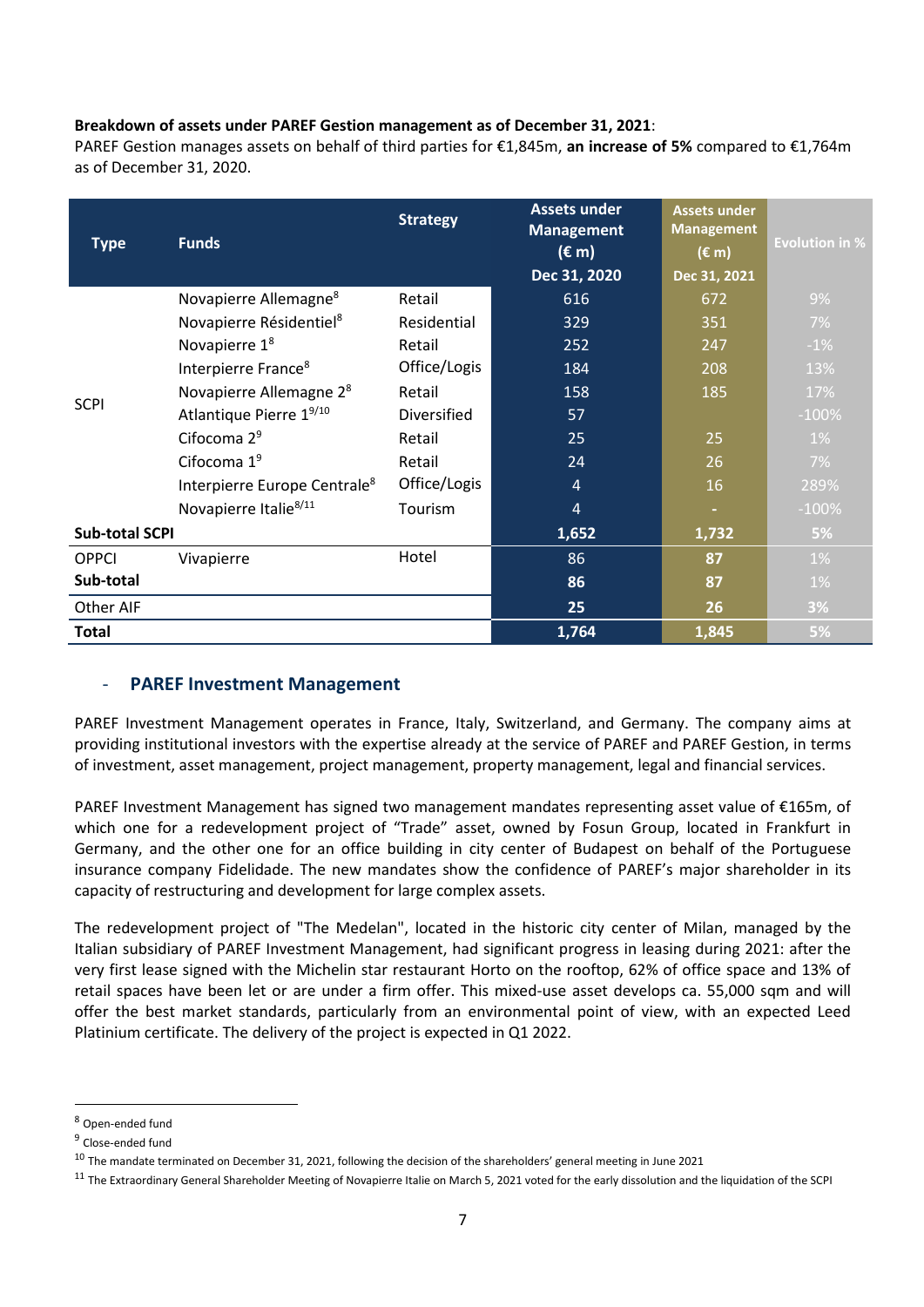- **The increase in asset management fees has not totally offset the decline in gross subscription fees leading to a 12% decrease overall**

**Management fees increased by 17%** compared to 2020 to achieve €11.9m. The increase is mainly explained by the following:

- +€0.8m linked to increasing assets under management thanks to investments completed in 2020 and 2021,
- +€0.2m from fees on disposals,
- +€0.6m of additional revenue thanks to the 2 new management mandates signed by PAREF Investment Management.

**Subscription fees** reached €9.4m in 2021, falling by 33% compared to 2020, in line with the decrease in gross subscription in 2021.

| Fees (in $\epsilon$ k) | 2020   | 2021   | <b>Evolution in %</b> |
|------------------------|--------|--------|-----------------------|
| Management fees        | 10,117 | 11,884 | 17%                   |
| Subscription fees      | 14,174 | 9,435  | $-33%$                |
| <b>Total fees</b>      | 24,291 | 21,320 | $-12%$                |

- **Reinforced human resources with an experienced team**

PAREF Group has also succeeded in attracting new talents and experienced managers in 2021, of which notably:

- Andrea Duma as the Head of the Italian subsidiary since March,
- Jean-Christophe Caron-Telders as Investment Director since July,
- Olivier Eglem as Senior Fund & Investment Manager since September,
- Azzdine Guechi as Asset Management Director since October, and
- Öykü Kurtoglu as Group Head of Sustainability & ESG, since December.

Reinforced by these experienced profiles in the real estate industry to support all our activities, the Group will be able to accelerate the deployment of its strategy.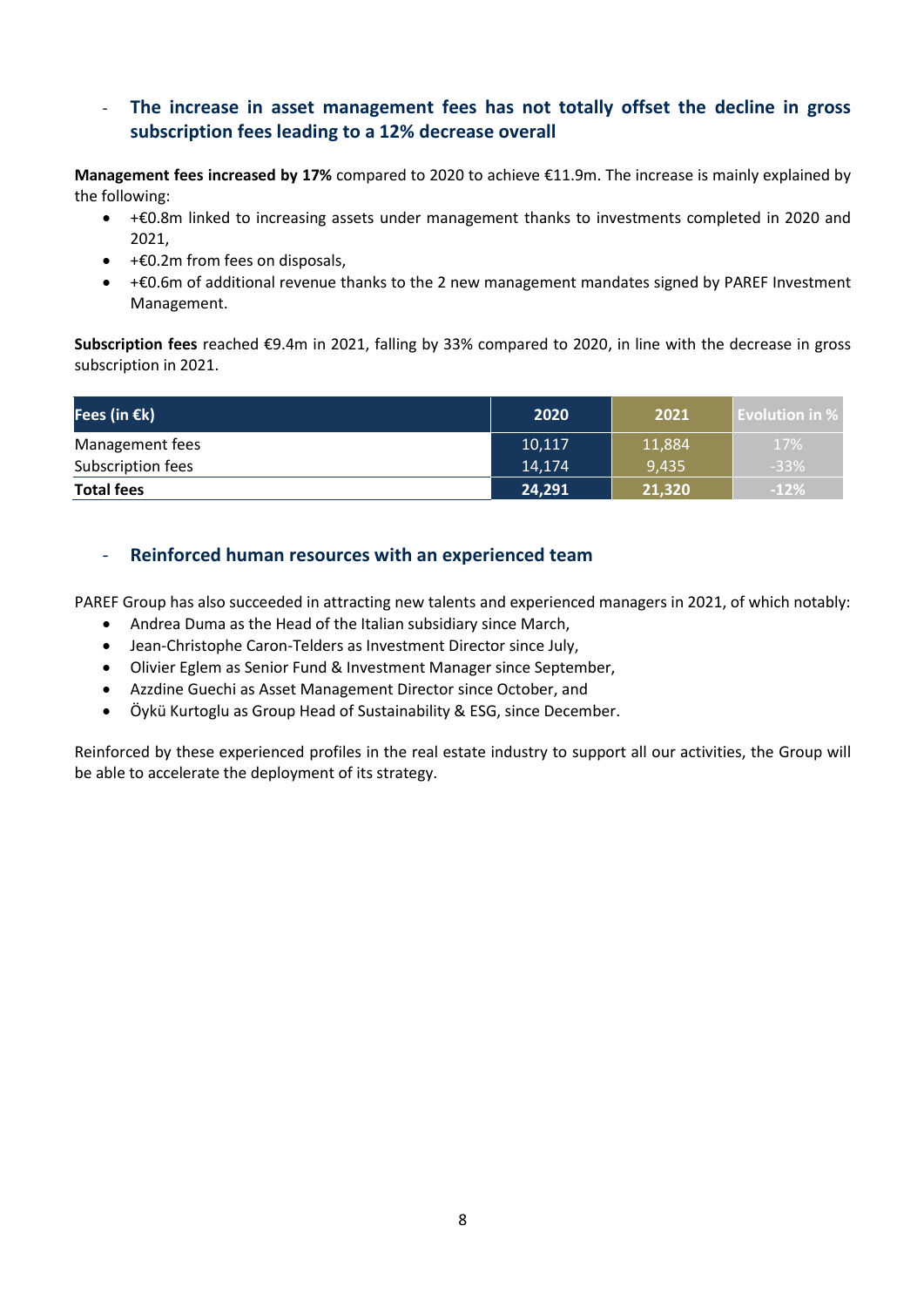# **III – 2021 Results and EPRA earnings**

#### **Consolidated P&L**

| Detailed consolidated P&L (in €k)                                       | 2020           | 2021           | <b>Evolution in</b> |
|-------------------------------------------------------------------------|----------------|----------------|---------------------|
|                                                                         |                |                | %                   |
| Gross rental income                                                     | 8,974          | 8,839          | $-2%$               |
| Reinvoiced rental expenses, taxes and insurance                         | 3,103          | 2,586          | $-17%$              |
| Rental expenses, taxes and insurance                                    | $-3,700$       | $-3,454$       | $-7%$               |
| Non-recoverable rental expenses                                         | $-597$         | $-868$         | 45%                 |
| Other income                                                            | $\overline{4}$ | $\overline{2}$ | $-37%$              |
| Net rental income                                                       | 8,381          | 7,974          | $-5%$               |
| Fees                                                                    | 24,291         | 21,320         | $-12%$              |
| -of which management fees                                               | 10,117         | 11,884         | 17%                 |
| -of which subscription fees                                             | 14,174         | 9,435          | $-33%$              |
| <b>Gross fee income</b>                                                 | 24,291         | 21,320         | $-12%$              |
| <b>Total Turnover</b>                                                   | 32,672         | 29,293         | $-10%$              |
| Retro-commissions                                                       | $-11,288$      | $-9,960$       | $-12%$              |
| General expenses                                                        | $-11,548$      | $-14,474$      | 25%                 |
| Depreciation and amortization                                           | $-571$         | $-1,051$       | 84%                 |
| <b>Current operating result</b>                                         | 9,264          | 3,807          | $-59%$              |
| Variation of fair value on investment properties                        | 567            | 3,134          | 453%                |
| Result on disposals of investment properties                            | $-18$          | 2,910          | n.a.                |
| <b>Operating result</b>                                                 | 9,814          | 9,852          | 0%                  |
| <b>Financial products</b>                                               | 31             |                | $-100%$             |
| Financial expenses                                                      | $-1,408$       | $-1,086$       | $-23%$              |
| <b>Net financial expenses</b>                                           | $-1,377$       | $-1,086$       | $-21%$              |
| Other expenses and incomes on financial assets                          | 211            | 307            | 46%                 |
| Fair-value adjustments of financial instruments                         |                |                | n.a                 |
| Results of companies consolidated under the equity-method <sup>12</sup> | 342            | 2,078          | 508%                |
| <b>Result before tax</b>                                                | 8,990          | 11,151         | 24%                 |
| Income tax                                                              | $-840$         | $-117$         | $-86%$              |
| Net result                                                              | 8,150          | 11,034         | 35%                 |
| Non-controlling interests                                               |                |                | n.a.                |
| Net result (owners of the parent)                                       | 8,150          | 11,034         | 35%                 |
| Average number of shares (non-diluted)                                  | 1,480,927      | 1,508,131      |                     |
| Net result / share (owners of the parent)                               | 5.50           | 7.32           | 33%                 |
| Average number of shares (diluted)                                      | 1,483,407      | 1,511,418      |                     |
| Net result / share (owners of the parent diluted)                       | 5.49           | 7.30           | 33%                 |

PAREF Group generated **net results** of €11.0m, **increasing by 35%**. This performance is mainly explained by the following:

Significant positive effects:

- €3.1m increase in the fair value of investment properties thanks to redevelopment projects,

<sup>&</sup>lt;sup>12</sup> Including the participations in the companies consolidated under equity method, of which mainly 50% of Wep Watford (asset the le Gaïa in Nanterre, La Défense) and 27,24% of Vivapierre OPPCI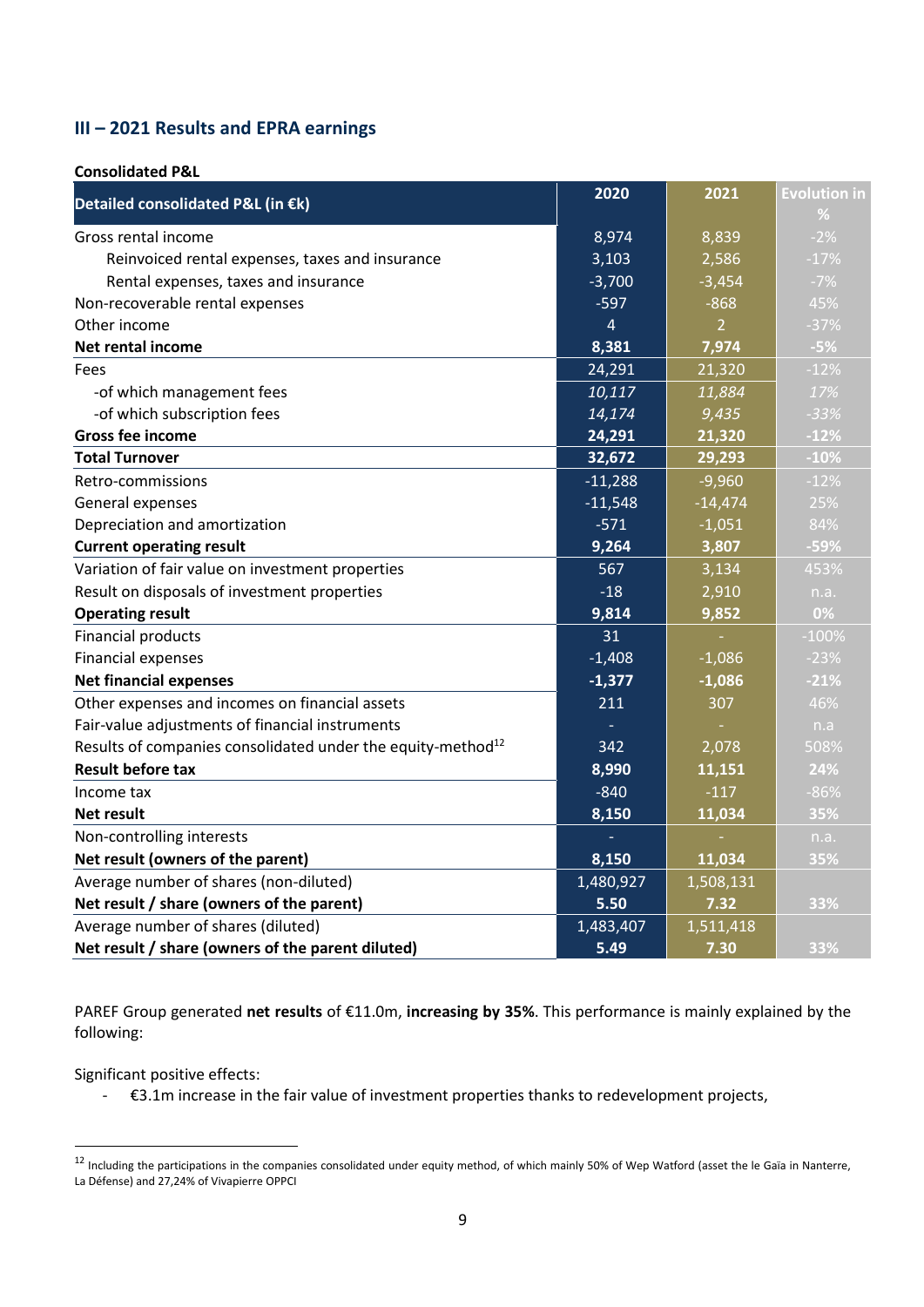- Net financial expenses at €1.1m in 2021, down by 21% vs. €1.4m in 2020, due to the full-year effect of the refinancing of the asset located in Dax during 2020,
- Net income from companies consolidated under the equity method amount of €2.1m vs. €0.3m in 2020, increasing by €1.7m compared to 2020. This increase is mainly due to the positive variation in fair value of the asset Le Gaïa and refinancing costs of Vivapierre assets.

Some contrarian elements:

- Net rental income reduced by 5% to €8.0m, mainly due to the disposals in 2020 and 2021,
- Gross fees of €21.3m, decreasing by 12% mainly because of the decline in subscription fees, partially compensated by the increase in asset management fees on the back of growing assets under management,
- Retro-commission paid to partners reached €10.0m, decreasing by 12% compared to 2020, resulting from the lower volume of retro-commission of subscription fees. In contrast, the retro-commission of management and investment fees increased, which mainly reflects the continuous rise of asset under management in Germany and the numerous acquisitions realized in 2021,
- General expenses at €14.5m, with the reinforcement of teams in 2020 and 2021 in order to offer better quality of service,
- Amortization and depreciation increasing to €1.1m, mainly due to investments made to upgrade IT systems and tools.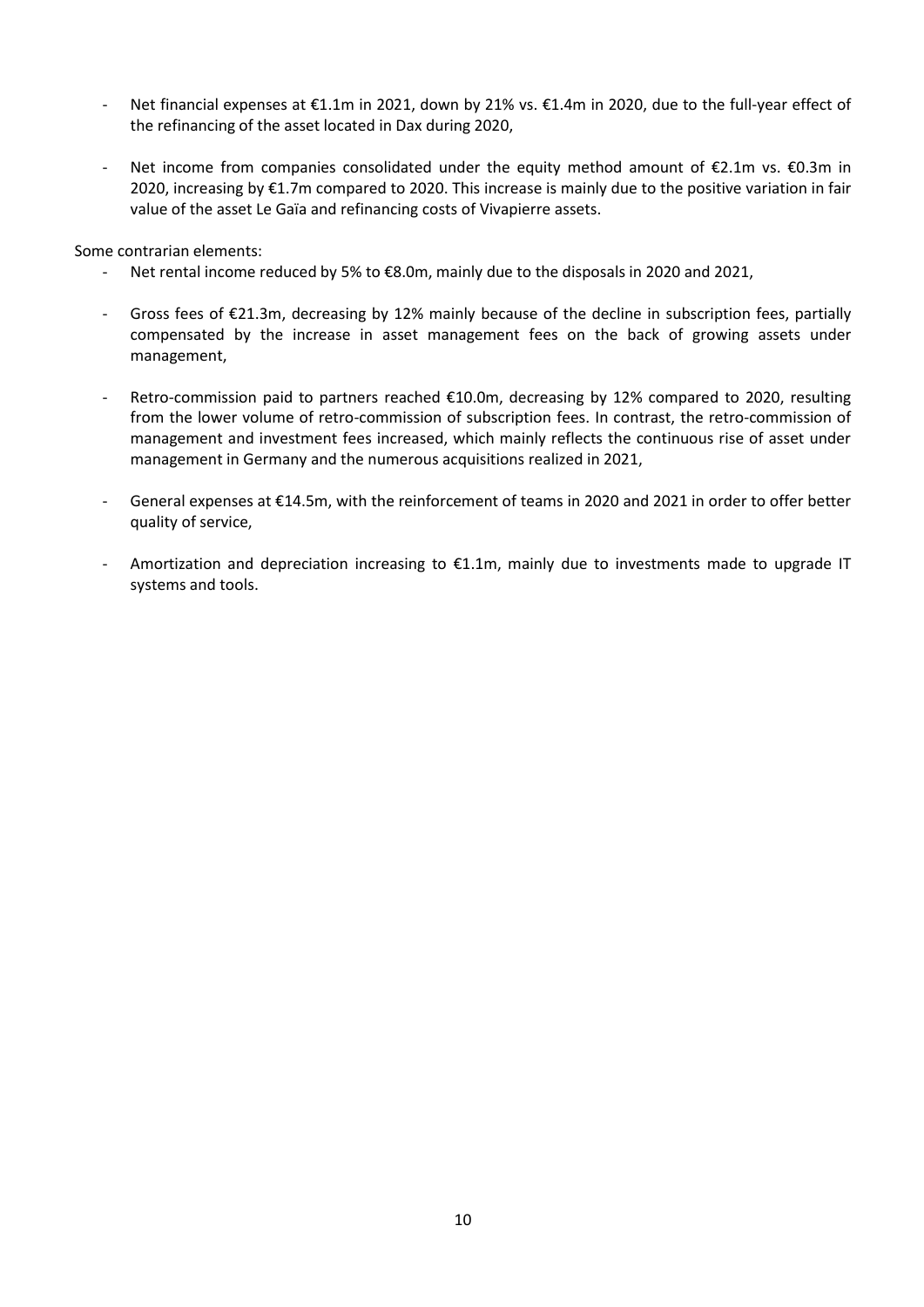## **IV - Financial resources**

The **gross debt** of PAREF Group remained at €60m as of December 31, 2021 (-6% compared to €64m as of December 31, 2020).

The average **cost of drawn debt** of the Group remains stable at **1.67 %** as of December 31, 2021, versus 1.60% at end 2020.

The evolution of the cost of drawn debt, starting from 2017, is as follows:



Evolution of cost of debt since 2017

The **average debt maturity** is **2.1** years as of December 31, 2021 (vs. 3.1 years at the end of 2020). The drawn debt is **fully hedged**, limiting its sensitivity to interest rate fluctuations.

#### **Financial ratios are solid**:

|                                        | Dec 31, 2020 | Dec 31, 2021 | <b>Covenant</b>    |
|----------------------------------------|--------------|--------------|--------------------|
| LTV <sup>13</sup>                      | 25%          | 22%          | < 50%              |
| ICR <sup>14</sup>                      | 6.8x         | 4.6x         | $>2.5x$            |
| DSF <sup>15</sup>                      | 13%          | 13%          | $<$ 30%            |
| Consolidated asset value <sup>16</sup> | €230m        | €232m        | $\geq \pounds125m$ |

<sup>&</sup>lt;sup>13</sup> Loan-to-value: consolidated net debt divided by the consolidated asset value excluding transfer taxes.

<sup>&</sup>lt;sup>14</sup> ICR : EBITDA divided by consolidated financial expenses excluding penalties on debt early repayment.

 $15$  DSF : secured financial debt divided by the consolidated asset value (including the value of PAREF Gestion's shares).

<sup>&</sup>lt;sup>16</sup> Including the value of PAREF Gestion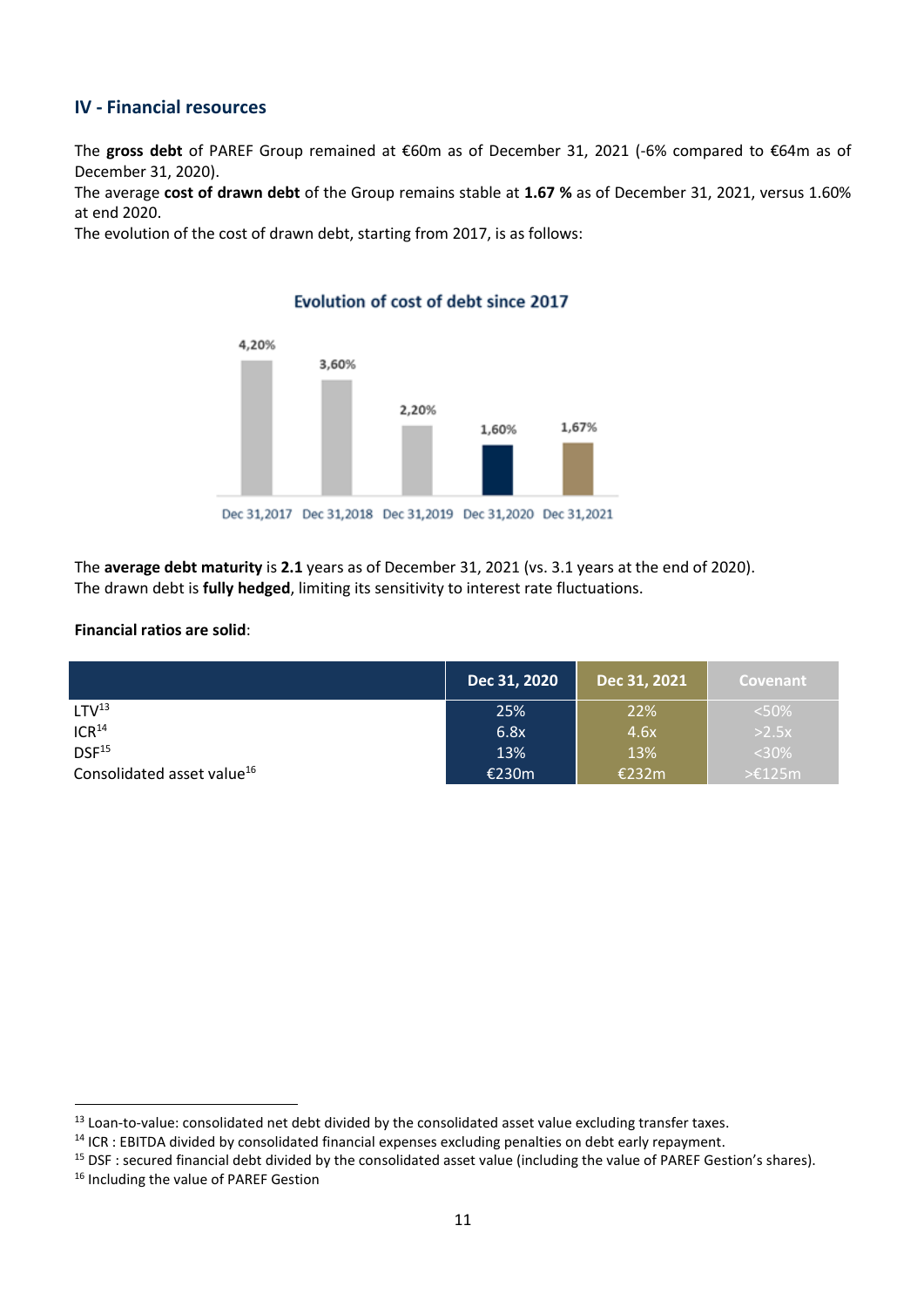#### **Debt repayment schedule:**



The Group has **liquidity of €49m** as of December 31, 2021, of which cash and cash equivalent of €9m, in accordance with the regulatory requirement of a minimum amount to be held by PAREF Gestion, and €40m available via an undrawn committed credit line.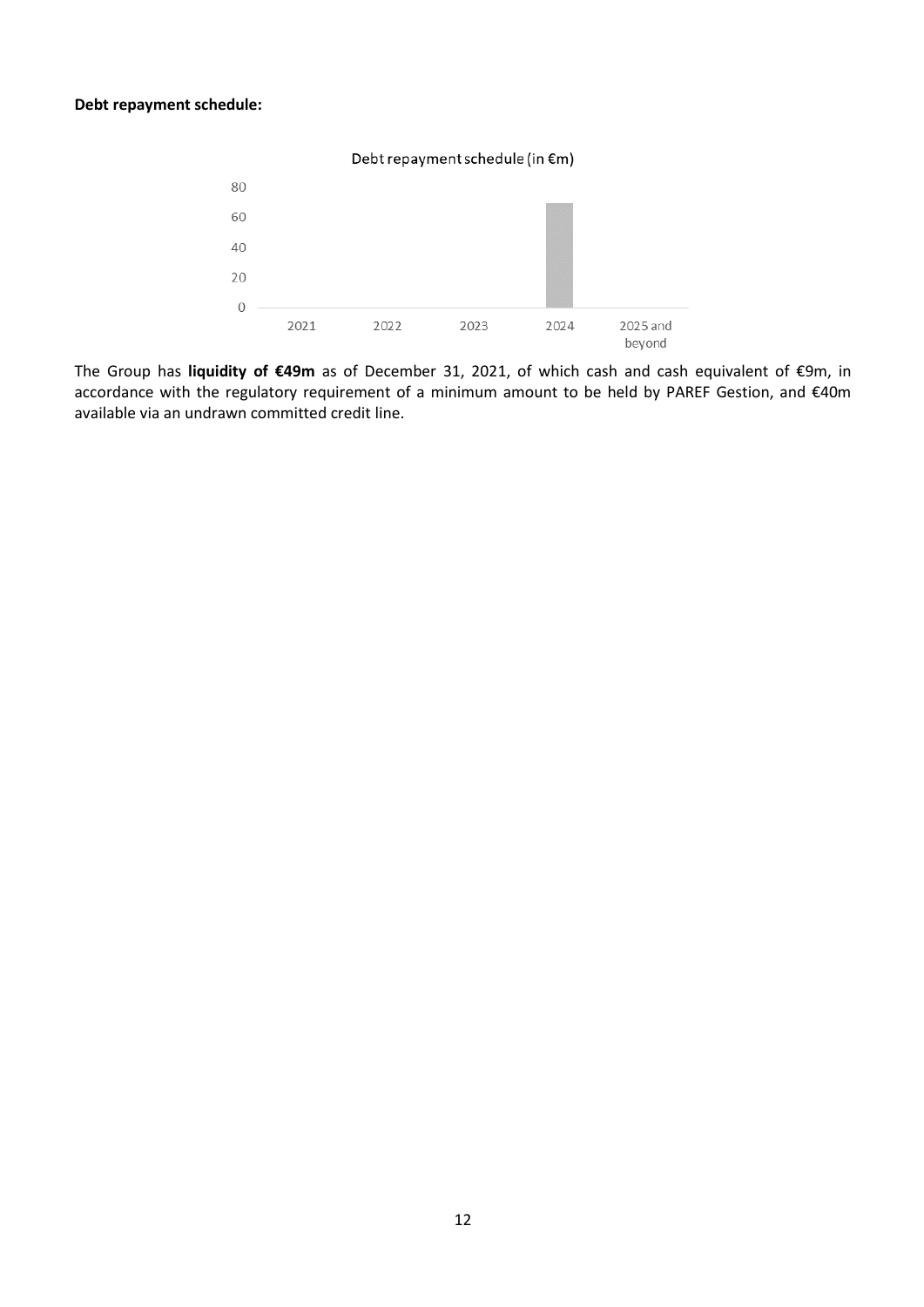## **V - Assets under Management**

The value of the Assets under the Management of PAREF Investment Management and PAREF Gestion **increased by +13% and reached almost €2.7bn.**

| In K€                                                         | Dec 31, 2020 | Dec 31, 2021 | <b>Evolution in %</b> |
|---------------------------------------------------------------|--------------|--------------|-----------------------|
| 1 - Management for owned assets                               |              |              |                       |
| <b>PAREF owned assets</b>                                     | 166,550      | 165,420      | $-1%$                 |
| PAREF participations <sup>17</sup>                            | 29,728       | 30,850       | 4%                    |
| <b>Total Asset of PAREF</b>                                   | 196,278      | 196,270      | 0%                    |
| Management for retail and institutional third<br>parties      |              |              |                       |
| Novapierre Allemagne                                          | 616,247      | 672,424      | 9%                    |
| Novapierre Résidentiel                                        | 329,021      | 351,465      | $7\%$                 |
| Novapierre 1                                                  | 251,653      | 247,903      | $-1%$                 |
| Interpierre France                                            | 184,132      | 208,252      | 13%                   |
| Novapierre Allemagne 2                                        | 157,546      | 185,114      | 17%                   |
| Atlantique Pierre 1 <sup>18</sup>                             | 56,644       |              | $-100%$               |
| Cifocoma 2                                                    | 25,007       | 25,179       | $1\%$                 |
| Cifocoma 1                                                    | 24,329       | 25,933       | 7%                    |
| Interpierre Europe Centrale                                   | 4,153        | 16,166       | 289%                  |
| Novapierre Italie <sup>19</sup>                               | 3,504        |              | $-100%$               |
| Vivapierre                                                    | 86,400       | 87,050       | $1\%$                 |
| Other assets managed on behalf of third parties <sup>20</sup> | 448,360      | 681,684      | 52%                   |
| <b>Total Assets under Management for third parties</b>        | 2,186,996    | 2,501,169    | 14%                   |
| Adjustments <sup>21</sup>                                     | $-10,942$    | $-11,660$    | 7%                    |
| 3 - TOTAL Asset under Management                              | 2,372,332    | 2,685,779    | 13%                   |

<sup>&</sup>lt;sup>17</sup> Including shares in companies consolidated under the equity method (50% in Wep Watford owning the Gaïa building in Nanterre, La Défense), and 27.24% in Vivapierre OPPCI. Excludes Paref Gestion shares

<sup>18</sup> The mandate terminated on December 31, 2021, following the decision of the shareholders' general meeting in June 2021

<sup>&</sup>lt;sup>19</sup>The Extraordinary General Shareholder Meeting of Novapierre Italie on March 5, 2021 voted for the early dissolution and the liquidation of the SCPI <sup>20</sup>Including Foncière Sélection Régions under the management of PAREF Gestion, The Medelan in Italy, The Trade in Germany and an office asset in Hungary asset under the management of PAREF Investment Management

<sup>&</sup>lt;sup>21</sup> Part of PAREF portfolio is managed through OPPCI (Vivapierre) by PAREF Gestion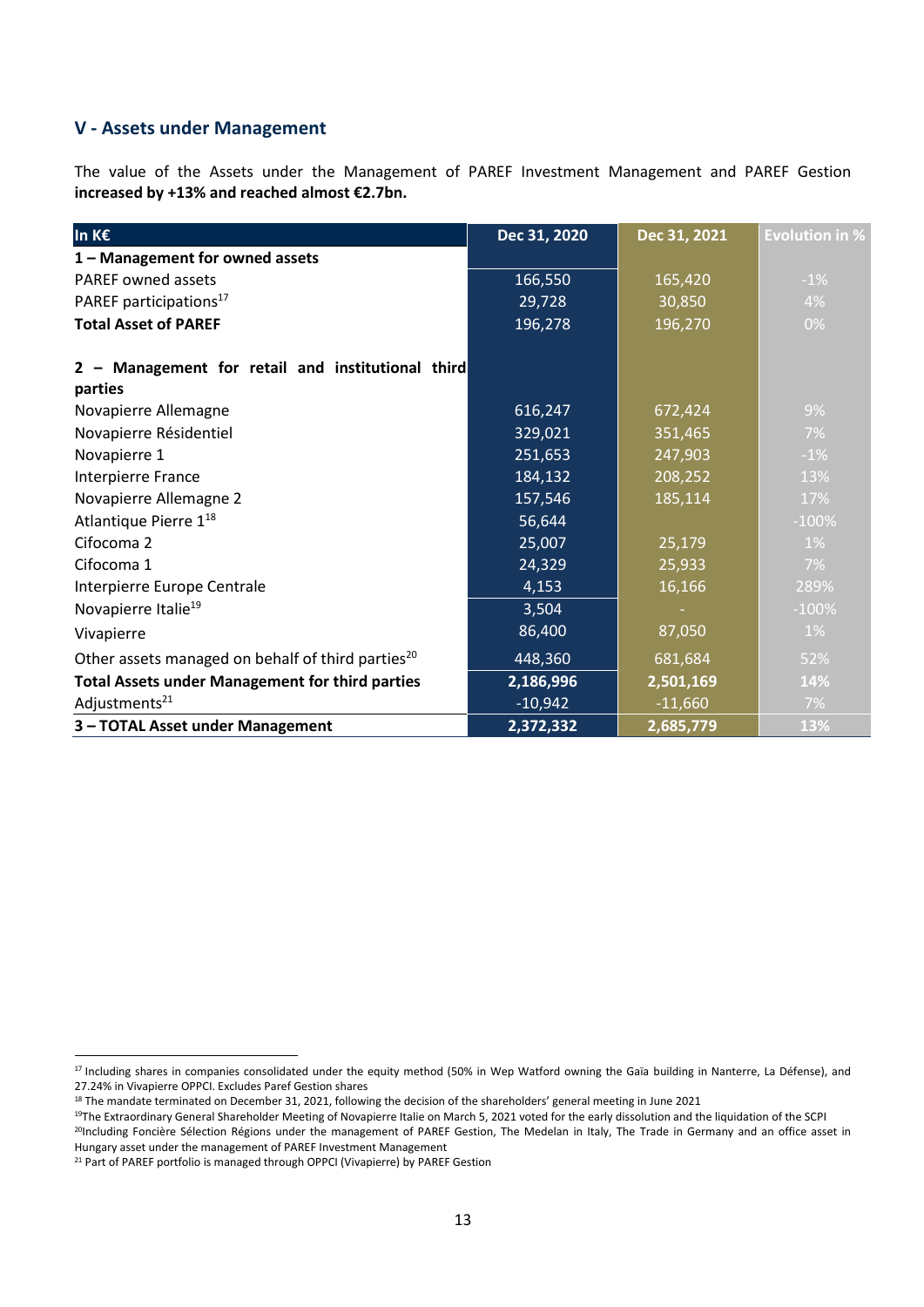## **VI – EPRA Net Asset Value**

**EPRA Net Reinstatement Value** (NRV) **increased by 4%** to reach €130.0 per share as of December 31, 2021, compared to €125.1 per share as of December 31, 2020.

The evolution is mainly explained by the **2021 net results** contribution.

EPRA NAV indicators are based on the IFRS-consolidated value of equity (fair value accounting) and the markto-market value of debt and financial instruments, as per EPRA's Best Practices Recommendations.

| EPRA Net Reinstatement Value (NRV) - in k€                                                      | Dec 31,2020 | Dec 31, 2021 | <b>Evolution in %</b> |
|-------------------------------------------------------------------------------------------------|-------------|--------------|-----------------------|
| IFRS Equity attributable to shareholders<br>Including / Excluding :                             | 137,805     | 146,082      | 6%                    |
| Hybrid instruments                                                                              |             |              | $\sim$                |
| <b>Diluted NAV</b>                                                                              | 137,805     | 146,082      | 6%                    |
| Including:<br>Revaluation of investment properties (if IAS 40 cost option is<br>used)           |             |              |                       |
| Revaluation of investment property under construction (IPUC)<br>(if IAS 40 cost option is used) |             |              |                       |
| Revaluation of other non-current investments<br>(PAREF<br>Gestion) <sup>22</sup>                | 37,105      | 37,105       | $0\%$                 |
| Revaluation of tenant leases held as finance leases                                             |             |              | $\sim$                |
| Revaluation of trading properties                                                               |             |              | <b>Contract</b>       |
| <b>Diluted NAV at Fair Value</b>                                                                | 174,910     | 183,187      | 5%                    |
| Excluding:                                                                                      |             |              |                       |
| Differed tax in relation to fair value gains of IP                                              |             |              | $\sim$                |
| Fair value of financial instruments                                                             | 944         | 477          | $-49%$                |
| Goodwill as a result of deferred tax                                                            |             |              |                       |
| Goodwill as per the IFRS balance sheet                                                          | n.a.        | n.a.         |                       |
| Intangibles as per the IFRS balance sheet                                                       | n.a.        | n.a.         |                       |
| Including:                                                                                      |             |              |                       |
| Fair value of debt                                                                              | n.a.        | n.a.         |                       |
| Revaluation of intangible to fair value                                                         |             |              |                       |
| Real estate transfer tax                                                                        | 12,736      | 12,354       | $-3%$                 |
| <b>NAV</b>                                                                                      | 188,590     | 196,018      | 4%                    |
| Fully diluted number of shares                                                                  | 1,507,460   | 1,508,356    |                       |
| NAV per share                                                                                   | 125.1       | 130.0        | 4%                    |

<sup>&</sup>lt;sup>22</sup> PAREF Gestion valuation was performed by a qualified external expert on Dec 31, 2020.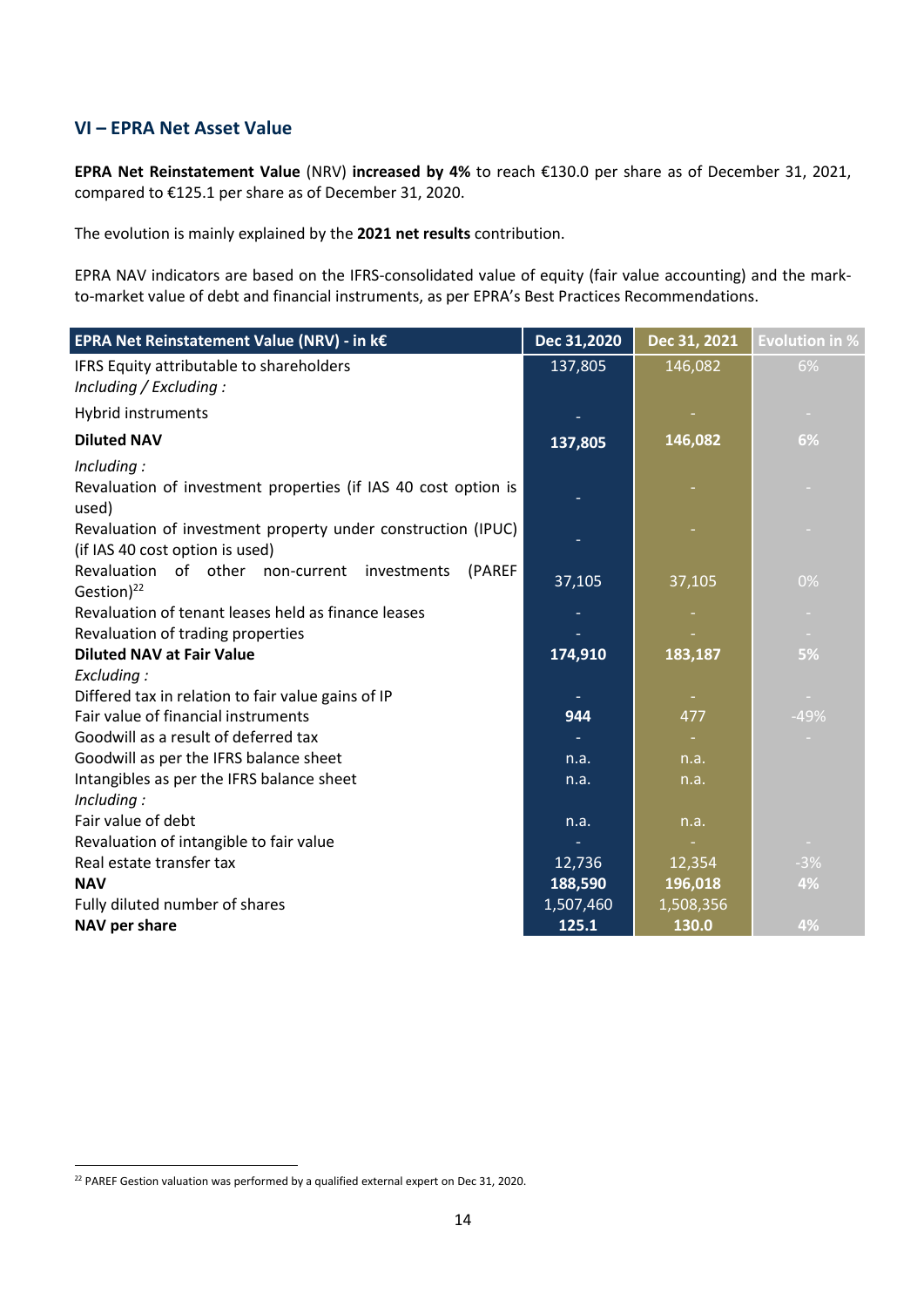## **VII - Post-closing events**

Pre-sale agreement of Gaïa office was signed on January 21, 2022.

## **VIII – Outlook**

Paref has deployed capital towards Real Estate for the last 31 years, and the Group is ready to deploy further and seeks to continue the cooperation with retail and institutional clients.

The objective is to continue growing as a **Pan-European Investment Manager with strong operating capabilities**, i.e. local expertise and presence in key markets supported by strong balance sheet for **coinvestments** with private clients and institutional investors in order to achieve balanced investors types and **all risk profiles** from Core to Value Add focusing on France, Italy and Germany.

To support growth, PAREF strives to maximize value created for the clients, shareholders and society by incorporating **sustainability and ESG** factors into business and group activities. **Transparency** and **trust** are key themes on climate change and ESG, reflecting the initial priorities set out by the Group in 2018 and continuing on the basis of the extensive work over the years on corporate governance, collective responsibility, culture and purpose.

To summarize, the priorities and objectives from 2022 to 2024 are mainly demonstrated as below:

#### • **Property investment**:

- o Optimize performance of REIT property portfolio: Maximize net operating income and minimize vacancy in core portfolio driving growth in dividends
- o Finalize value creation initiatives on owned assets
- o Dispose non-core assets to increase available liquidity
- **Fund & Asset Management:**
	- o Grow Retail funds under management: Continue with marketing of funds post offering optimization and identify new products to launch
	- o Grow Institutional Asset under Management: Continue to secure new asset and project management mandates
	- $\circ$  Increase investment management capabilities and scale in Europe: Pursue first close on new funds as well as institutional mandates and support "One Stop Shop" growth ambitions
- **Commitment to ESG:**
	- o Environment Decarbonization and Net zero: Operations and portfolios to be net zero by 2030, full alignment with Paris Agreement (max 2°C by 2050)
	- o Social Employer of Choice: Being an employer of choice
	- $\circ$  Governance Membership: Becoming signatory of the UN PRI, participating in the GRESB and recognition by EPRA Sustainability Best Practices
	- o Governance ESG Governance: Implementing an ESG committee composed of experts and advisors on ESG, sustainable finance and real estate
	- $\circ$  Social Community Investments: Community and impact investments, volunteering partnerships with Non-governmental organizations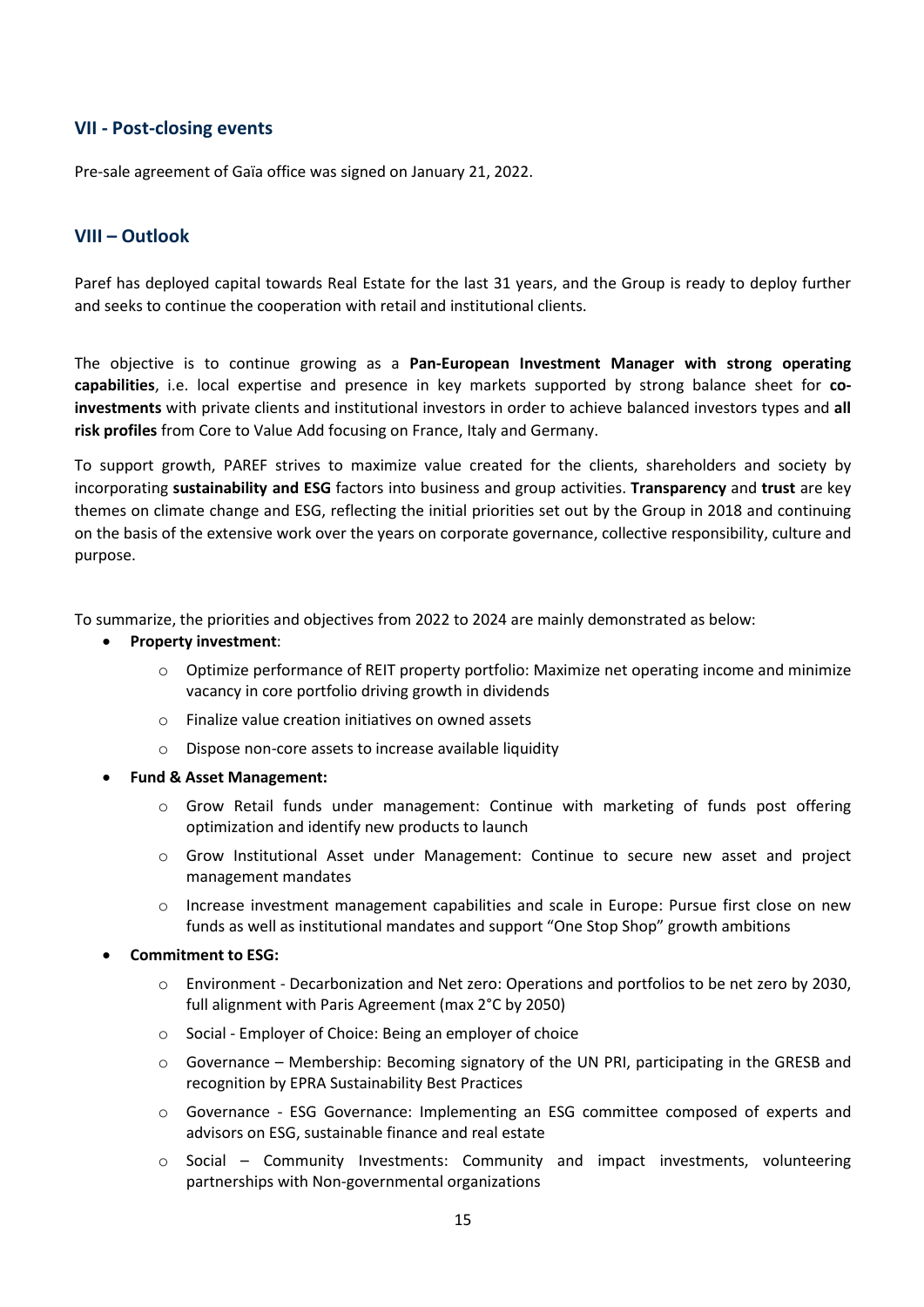The executive team continues to focus on this clear set of priorities, in confidence that PAREF's business model is robust and resilient and that the strategy is appropriate to deliver returns for shareholders.

### **IX - Financial agenda**

April 28, 2022: Financial information as of March 31, 2022 May 19, 2022: Annual General Meeting of shareholder

#### **About PAREF Group**

PAREF operates in two major complementary areas: (i) investments owned by SIIC PAREF primarily in commercial real estate in the Paris region (€0.2 bn asset as of December 31, 2021) and (ii) Management on behalf of third parties via PAREF Gestion (€1.8 bn funds under management as of December 31, 2021), an AMFcertified management company, and via PAREF Investment Management (€0.7 bn as of December 31, 2021).

PAREF is a company listed on Euronext Paris, Compartment C, under ISIN FR00110263202 – Ticker PAR. More information on [www.paref.com](http://www.paref.com/)

**Press Contact Groupe PAREF** Samira Kadhi [samira.kadhi@paref.com](mailto:samira.kadhi@paref.com) Tél. : +33 (0)7 60 00 59 52

**Citigate Dewe Rogerson** Tom Ruvira Paref@citigatedewerogerson.com Tel : +33 (0) 7 60 90 89 18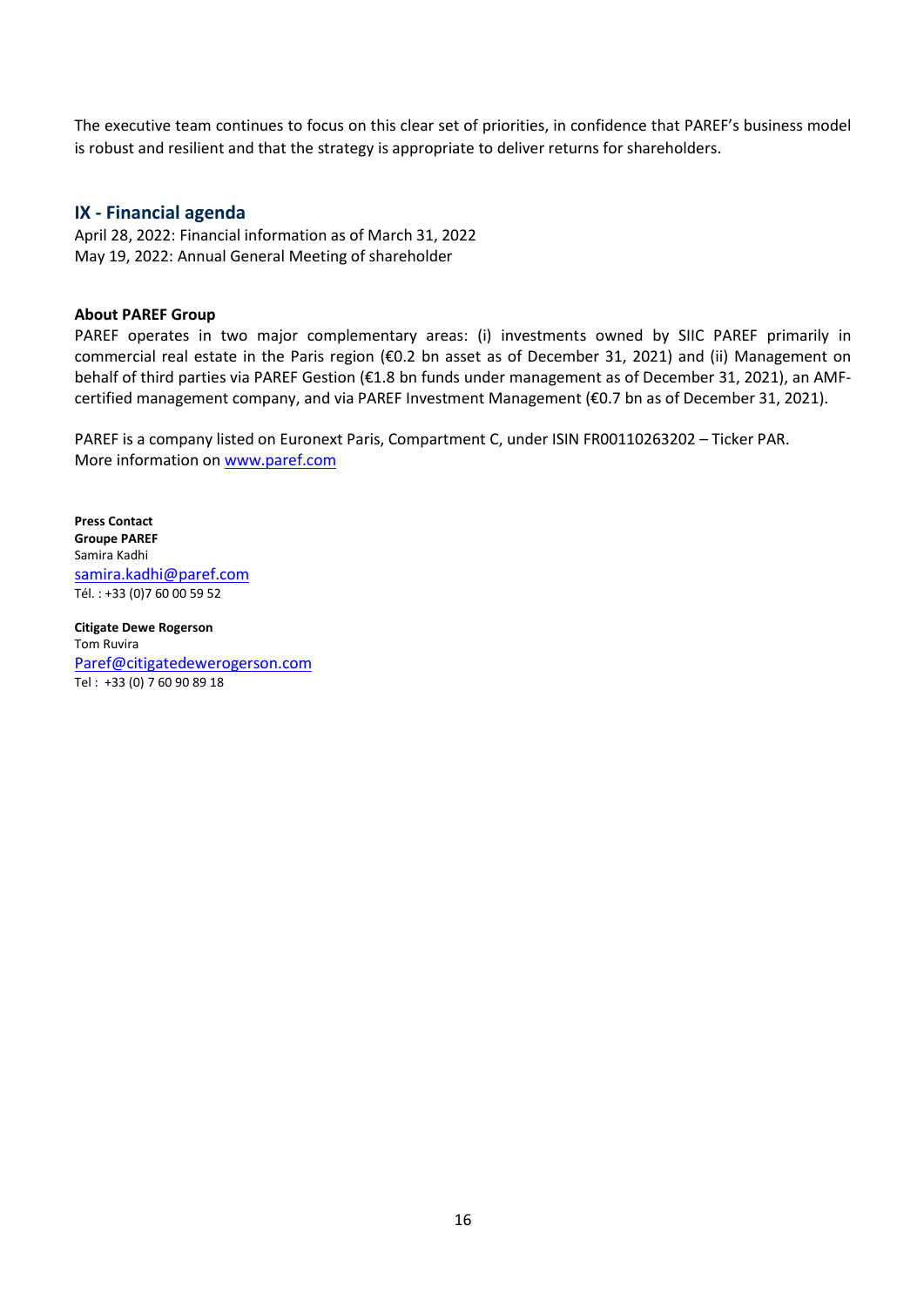### **APPENDIX**

# **EPRA Earnings per share as of Dec 31,2021**

| In k€                                                                                            | 2020      | 2021      | <b>Evolution in %</b> |
|--------------------------------------------------------------------------------------------------|-----------|-----------|-----------------------|
| Earnings per IFRS income statement                                                               | 8,150     | 11,034    | 35%                   |
| Adjustments                                                                                      |           |           |                       |
| Change in fair-value of investment properties<br>(i)                                             | $-567$    | $-3,134$  | 453%                  |
| (ii) Profits or losses on disposal of investment properties<br>and other interests               | 18        | $-2,910$  | n.a.                  |
| (iii) Profits or losses on disposal of financial assets available<br>for sale                    |           |           |                       |
| (iv) Tax on profits or losses on disposals                                                       |           |           |                       |
| (v) Negative goodwill / goodwill impairment                                                      |           |           |                       |
| (vi) Changes in fair value of financial instruments and<br>associated close-out costs            |           |           |                       |
| (vii) Acquisition costs on share deals and non-controlling<br>joint-venture                      |           |           |                       |
| Deferred tax in respect of the adjustments above<br>(viii)                                       |           |           |                       |
| (ix) Adjustments (i) to (viii) above in respect of companies<br>consolidated under equity method | 399       | $-859$    | n.a.                  |
| (x) Non-controlling interests in respect of the above                                            |           |           |                       |
| <b>EPRA Earnings</b>                                                                             | 7,999     | 4,131     | $-48%$                |
| Average number of shares (diluted)                                                               | 1,480,927 | 1,508,131 |                       |
| <b>EPRA Earnings per share (diluted)</b>                                                         | 5.40€     | 2.74E     | $-49%$                |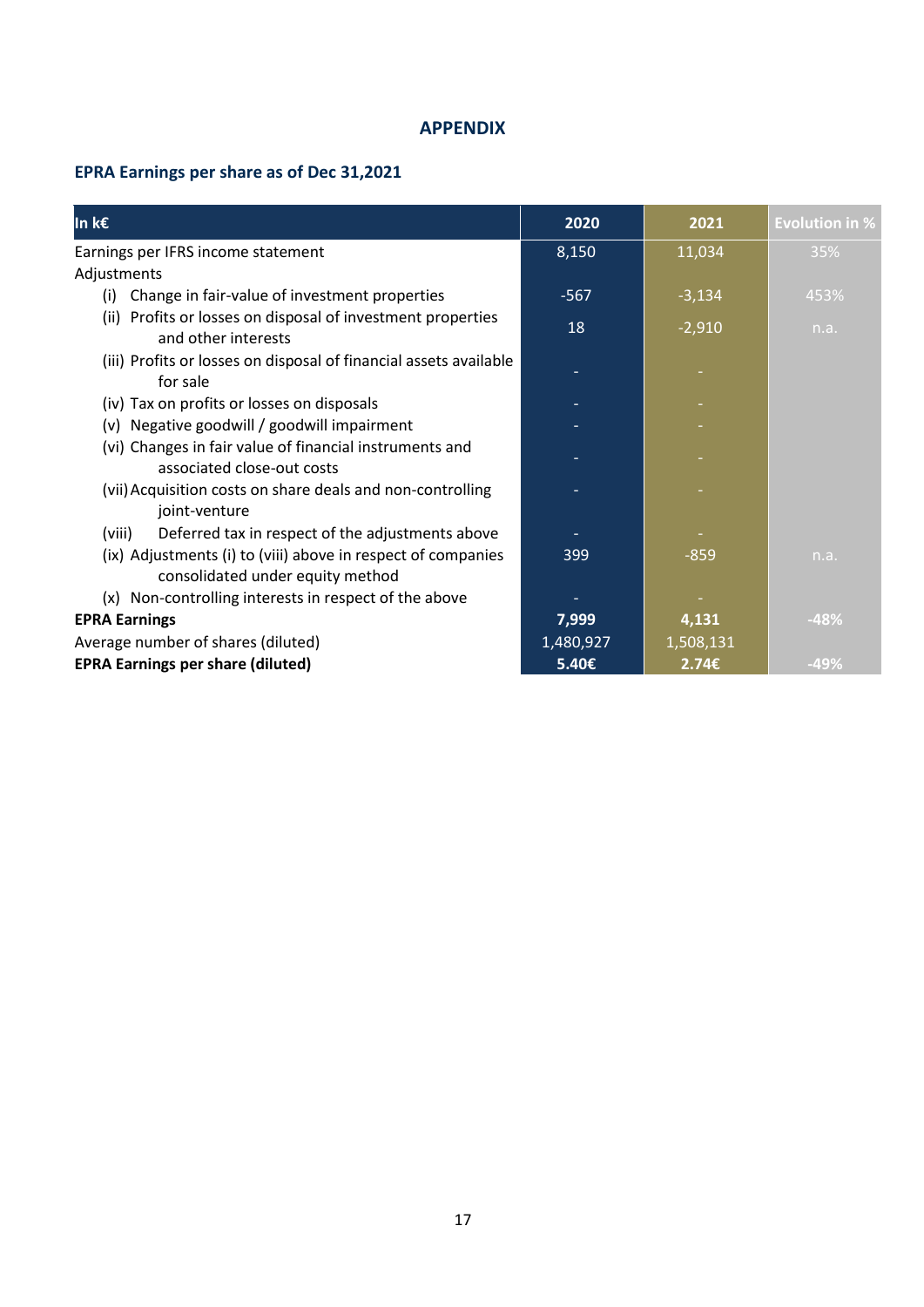# **EPRA Net Tangible Assets (NTA) as of Dec 31, 2021**

| EPRA Net Tangible Assets (NTA) - in k€                                                          | Dec 31,2020 | Dec 31, 2021 | <b>Evolution in %</b> |
|-------------------------------------------------------------------------------------------------|-------------|--------------|-----------------------|
| IFRS Equity attributable to shareholders<br>Including / Excluding :                             | 137,805     | 146,082      | 6%                    |
| Hybrid instruments                                                                              |             |              |                       |
| <b>Diluted NAV</b>                                                                              | 137,805     | 146,082      | 6%                    |
| Including:<br>Revaluation of investment properties (if IAS 40 cost option is                    |             |              |                       |
| used)                                                                                           |             |              |                       |
| Revaluation of investment property under construction (IPUC)<br>(if IAS 40 cost option is used) |             |              |                       |
| Revaluation of other non-current<br>investments<br>(PAREF<br>Gestion) $^{23}$                   | 37,105      | 37,105       | 0%                    |
| Revaluation of tenant leases held as finance leases                                             |             |              |                       |
| Revaluation of trading properties                                                               |             |              |                       |
| <b>Diluted NAV at Fair Value</b>                                                                | 174,910     | 183,187      | 5%                    |
| Excluding:                                                                                      |             |              |                       |
| Differed tax in relation to fair value gains of IP                                              |             |              |                       |
| Fair value of financial instruments                                                             | 944         | 477          | $-50%$                |
| Goodwill as a result of deferred tax                                                            |             |              |                       |
| Goodwill as per the IFRS balance sheet                                                          |             |              |                       |
| Intangibles as per the IFRS balance sheet                                                       | $-716$      | $-882$       | 23%                   |
| Including:                                                                                      |             |              |                       |
| Fair value of debt                                                                              | n.a.        | n.a.         | n.a                   |
| Revaluation of intangible to fair value                                                         |             |              |                       |
| Real estate transfer tax                                                                        | 12,736      | 12,354       | $-3%$                 |
| <b>NAV</b>                                                                                      | 187,874     | 195,135      | $+4%$                 |
| Fully diluted number of shares                                                                  | 1,507,460   | 1,508,356    |                       |
| NAV per share                                                                                   | 124.6       | 129.4        | 4%                    |

<sup>&</sup>lt;sup>23</sup> PAREF Gestion valuation was performed by a qualified external expert for the first time on June 30, 2020.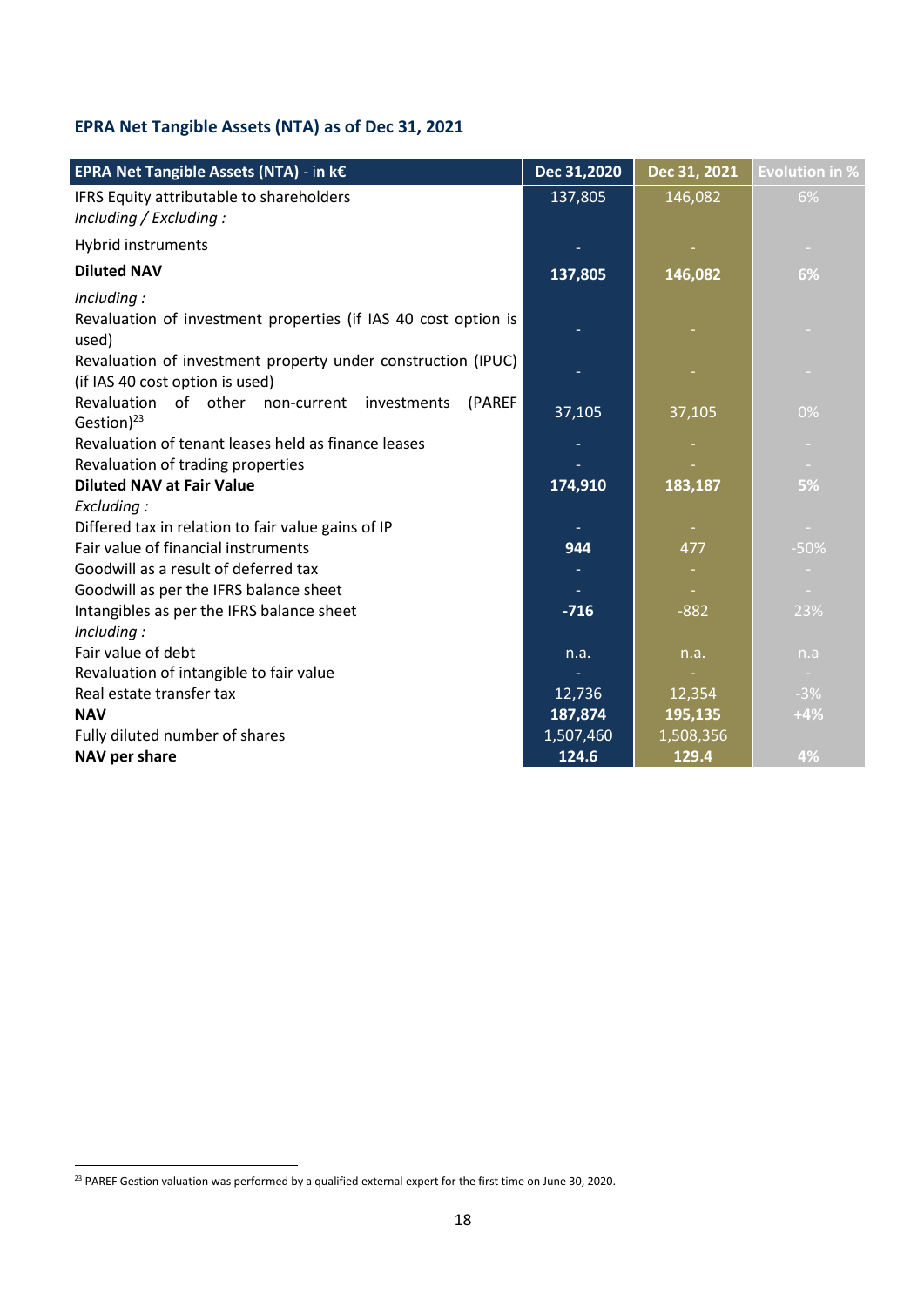# **EPRA Net Disposal Value (NDV) as of Dec 31, 2021**

| EPRA Net Disposal Value (NDV) - in k€                                   | Dec 31,2020 | Dec 31, 2021 | <b>Evolution in %</b> |
|-------------------------------------------------------------------------|-------------|--------------|-----------------------|
| IFRS Equity attributable to shareholders<br>Including / Excluding :     | 137,805     | 146,082      | 6%                    |
| Hybrid instruments                                                      |             |              | $\sim$                |
| <b>Diluted NAV</b>                                                      | 137,805     | 146,082      | 6%                    |
| Including:                                                              |             |              |                       |
| Revaluation of investment properties (if IAS 40 cost option is<br>used) |             |              |                       |
| Revaluation of investment property under construction (IPUC)            |             |              | ×.                    |
| (if IAS 40 cost option is used)                                         |             |              |                       |
| Revaluation of other non-current investments (PAREF Gestion)            | 37,105      | 37,105       | $0\%$                 |
| Revaluation of tenant leases held as finance leases                     |             |              | $\sim$                |
| Revaluation of trading properties                                       |             |              |                       |
| <b>Diluted NAV at Fair Value</b>                                        | 174,910     | 183,187      | 5%                    |
| Excluding:                                                              |             |              |                       |
| Differed tax in relation to fair value gains of IP                      | n.a.        | n.a.         | n.a.                  |
| Fair value of financial instruments                                     | n.a.        | n.a.         | n.a.                  |
| Goodwill as a result of deferred tax                                    |             |              |                       |
| Goodwill as per the IFRS balance sheet                                  |             |              |                       |
| Intangibles as per the IFRS balance sheet                               | n.a.        | n.a          | n.a.                  |
| Including:                                                              |             |              |                       |
| Fair value of debt                                                      | 230         | 194          | $-16%$                |
| Revaluation of intangible to fair value                                 | n.a.        | n.a.         | n.a.                  |
| Real estate transfer tax                                                | n.a.        | n.a.         | n.a.                  |
| <b>NAV</b>                                                              | 175,140     | 183,381      | $+5%$                 |
| Fully diluted number of shares                                          | 1,507,460   | 1,508,356    |                       |
| NAV per share                                                           | 116.2       | 121.6        | 5%                    |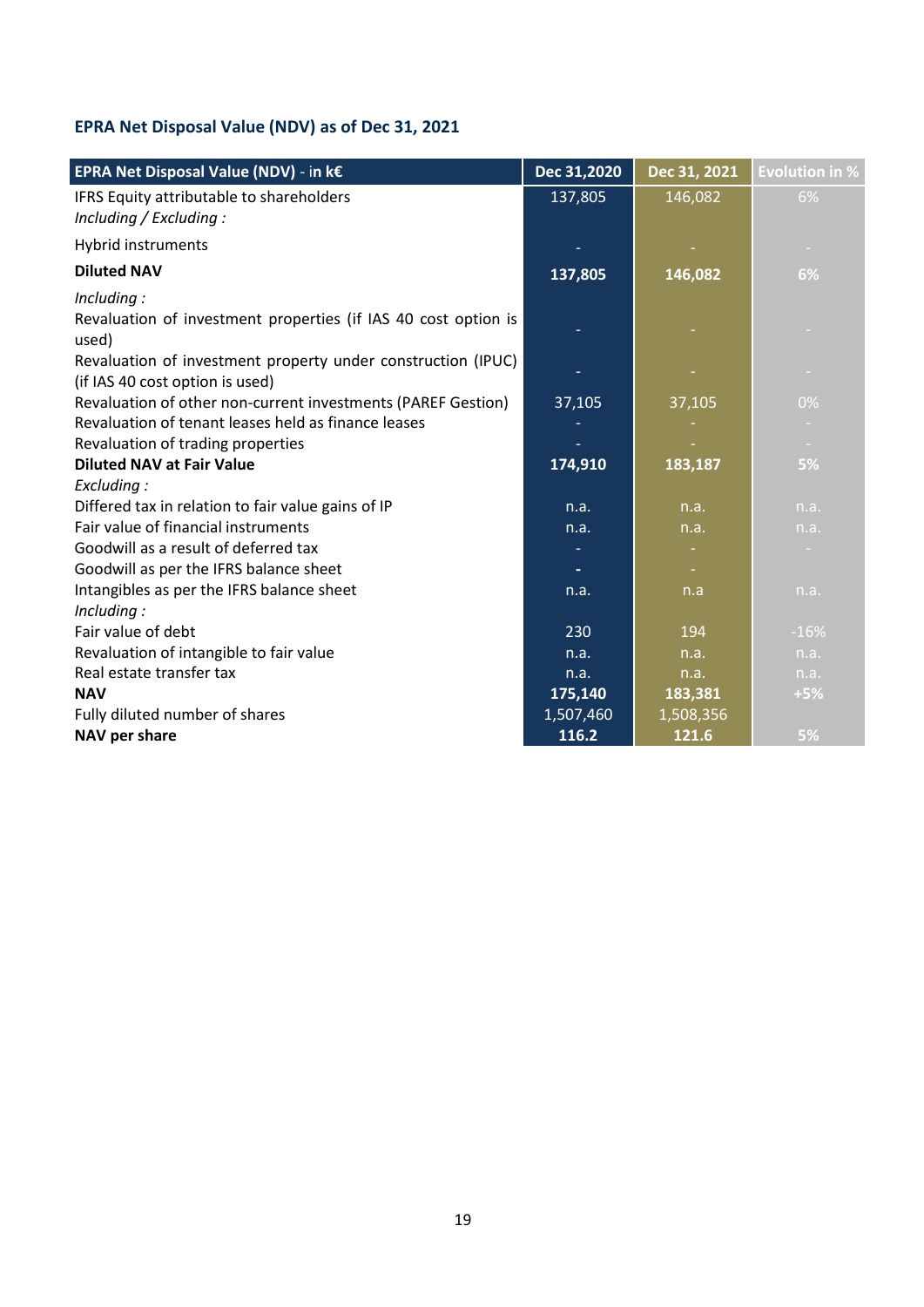### **Other EPRA indicators**

- **EPRA Vacancy rate**

| ln k€                                         | Dec 31, 2020 | Dec 31, 2021 | $\blacksquare$ Evolution in $\%$ . |
|-----------------------------------------------|--------------|--------------|------------------------------------|
| Estimated rental value of vacant space        | 1.974        | 727          |                                    |
| Estimated rental value of the whole portfolio | 10,189       | 9.819        |                                    |
| <b>EPRA Vacancy Rate</b> <sup>24</sup>        | 19.4%        | 7.4%         | $-12.0$ pts $\mu$                  |

#### - **EPRA Net Initial Yield (NIY) and 'topped-up' NIY**

| In $%$                                           | Dec 31, 2020 | Dec 31, 2021 | <b>Evolution in pts</b> |
|--------------------------------------------------|--------------|--------------|-------------------------|
| <b>PAREF Net yield</b>                           | 6.40%        | 6.84%        | $+0.44$                 |
| Impact of estimated duties and costs             | $-0.5%$      | $-0.46%$     | $-0.01$                 |
| Impact of changes in scope                       | $-0.04%$     | $-0.12%$     | $-0.08$                 |
| <b>EPRA Net initial yield<sup>25</sup></b>       | 5.90%        | 6.26%        | $+0.36$                 |
| <b>Excluding lease incentives</b>                | 0.30%        | 0.43%        | $+0.11$                 |
| EPRA "Topped-Up" Net initial yield <sup>26</sup> | 6.22%        | 6.69%        | $+0.47$                 |

#### - **Capital expenditure**

| En K€                                            | Dec 31, 2020             | Dec 31, 2021 |
|--------------------------------------------------|--------------------------|--------------|
| Acquisition                                      | $\overline{\phantom{a}}$ | ۰            |
| Development <sup>27</sup>                        | 3,194                    | 6,658        |
| Portfolio on a like-for-like basis <sup>28</sup> | 788                      | 697          |
| Other <sup>29</sup>                              | 1,204                    | 851          |
| <b>Total</b>                                     | 5,186                    | 8,206        |

 $^{24}$  Including the participation in Gaïa office, excluding shares in OPPCI Vivapierre. Excluding Gaïa, EPRA vacancy rate stands at 4.7% as at December 31, 2020 vs. 16.9% as at December 31, 2020

<sup>&</sup>lt;sup>25</sup> The EPRA Net Initial Yield rate is defined as the annualized rental income, net of property operation expenses, after deducting rent adjustments, divided by the value of the portfolio, including duties

<sup>&</sup>lt;sup>26</sup> The EPRA 'topped-up' Net Initial Yield rate is defined as the annualized rental income, net of property operating expenses, excluding lease incentives, divided by the value of the portfolio, including taxes

<sup>27</sup> Including investment related to "The Go" project of the asset located in Levallois-Perret and the redevelopment project in the asset located in Paris Leon Frot

<sup>&</sup>lt;sup>28</sup> Including mainly investment on the 6 floors in the Franklin Tower

<sup>&</sup>lt;sup>29</sup> Including eviction indemnities, rent adjustments and capitalized financial costs relating to "The Go" project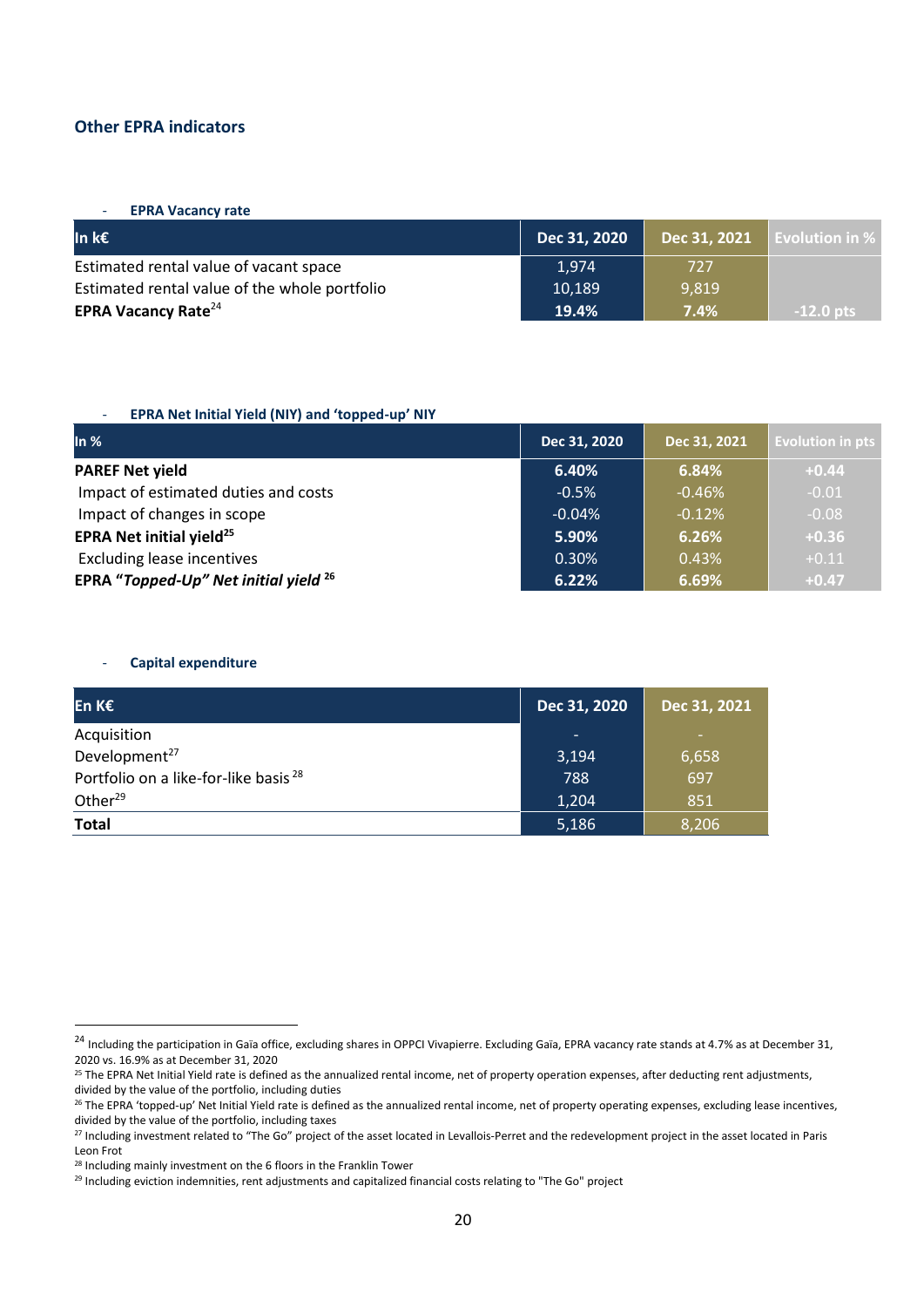#### - **EPRA cost ratios**

*The ratio below is computed based on PAREF Group owned assets perimeter (including companies consolidated under the equity method).*

| In k€                                                                                                               | Dec 31, 2020 | Dec 31, 2021 | <b>Evolution in</b><br>% |
|---------------------------------------------------------------------------------------------------------------------|--------------|--------------|--------------------------|
| Include:                                                                                                            |              |              |                          |
| General expenses<br>(i)                                                                                             | $-1,709$     | $-1,811$     | 6%                       |
| (ii) Costs related to properties                                                                                    | 0            |              | $\sim$                   |
| (iii) Net service charge costs/fees                                                                                 | $-3,700$     | $-3,405$     | $-8%$                    |
| (iv) Management fees less actual/estimated profit element                                                           | 0            |              | $\sim$                   |
| (v) Other operating income/recharges intended to cover overhead<br>expenses                                         | $\mathbf 0$  |              |                          |
| (vi) Share of general expenses of companies consolidated under<br>equity method                                     | $-343$       | $-412$       | 20%                      |
| Exclude:                                                                                                            |              |              |                          |
| (vii) Depreciation and amortization                                                                                 |              |              |                          |
| (viii)<br>Ground rent costs                                                                                         | 1,119        | 1,447        | 29%                      |
| (ix) Service charge costs recovered through rents but not separately<br>invoiced                                    | 1,984        | 1,193        | $-40%$                   |
| EPRA Costs (including direct vacancy costs) (A)                                                                     | $-2,649$     | $-2,989$     | 13%                      |
| (x) Less: Direct vacancy costs (unrecoverable rent costs)                                                           | 888          | 782          | $-12%$                   |
| <b>EPRA Costs (excluding direct vacancy costs) (B)</b>                                                              | $-1,761$     | $-2,206$     | 25%                      |
| (xi) Gross Rental Income less ground rent costs                                                                     | 9,996        | 9,553        | $-4%$                    |
| (xii) Less: service charge costs included in Gross Rental Income                                                    | $-1,619$     | $-1,582$     | $-2%$                    |
| Add: share of Gross Rental Income less ground rent costs of<br>(xiii)<br>companies consolidated under equity method | 2,290        | 1,957        | $-15%$                   |
| <b>Gross Rental Income</b>                                                                                          | 10,667       | 9,928        | $-7%$                    |
| EPRA Cost Ratio (including direct vacancy costs) (A/C)                                                              | 24.8%        | 30.1%        | $+0.53pts$               |
| EPRA Cost Ratio (excluding direct vacancy costs) (B/C)                                                              | 16.5%        | 22.2%        | $+0.57$ pts              |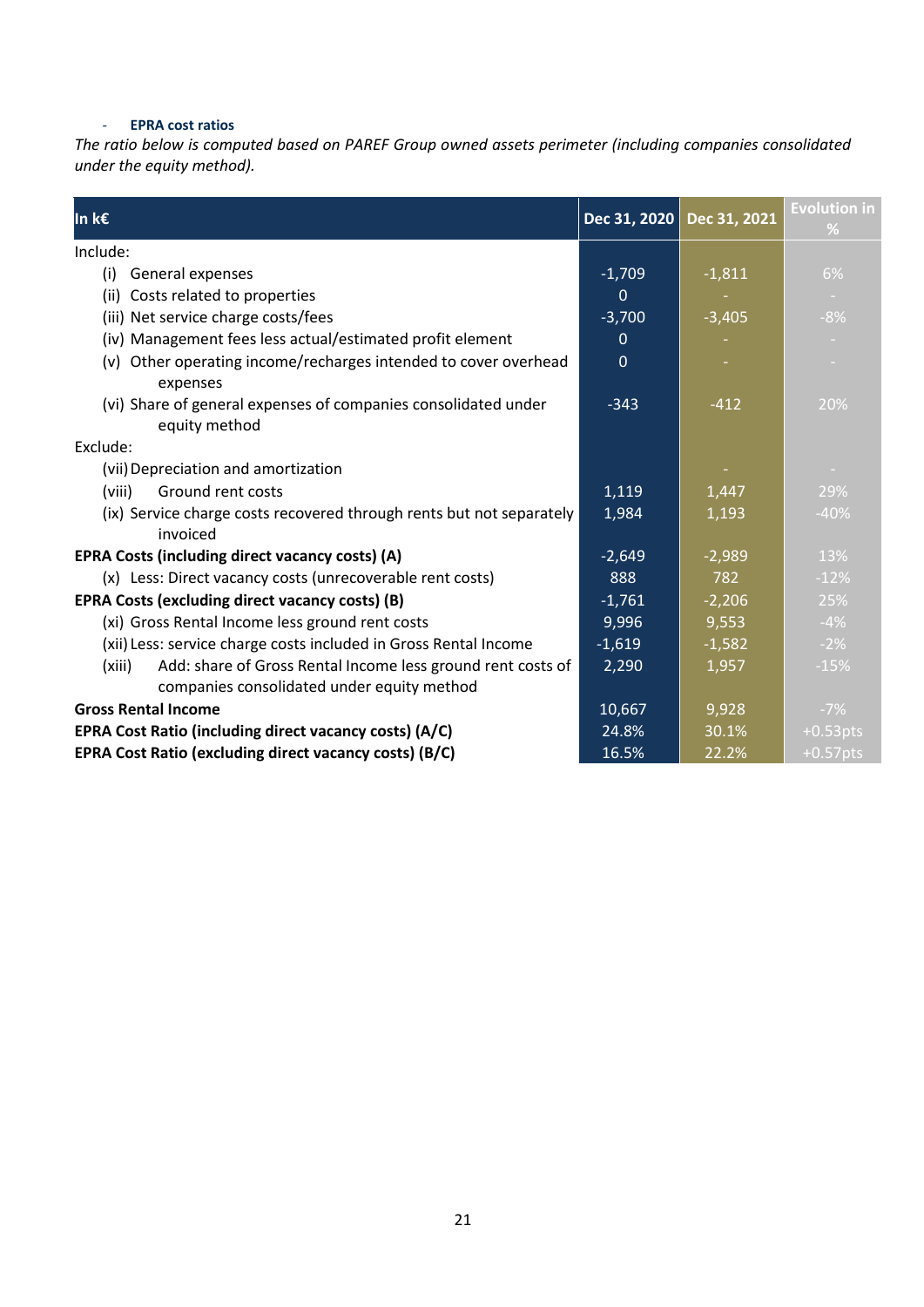# **Consolidated balance sheet**

| Balance Sheet - Assets (in €k)                              | Dec 31, 2020 | Dec 31, 2021 |
|-------------------------------------------------------------|--------------|--------------|
| <b>Non-current assets</b>                                   |              |              |
| Investment properties                                       | 167,754      | 165,420      |
| Intangible assets                                           | 716          | 882          |
| Other property, plant and equipment                         | 2,052        | 1,524        |
| <b>Financial assets</b>                                     | 12,387       | 13,886       |
| Shares and investments in companies under the equity method | 13,836       | 16,183       |
| Financial assets held for sale                              | 1,299        | 1,126        |
| Differed tax assets                                         | 6            |              |
| <b>Total non-current assets</b>                             | 198,050      | 199,020      |
| <b>Current assets</b>                                       |              |              |
| <b>Stocks</b>                                               |              |              |
| Trade receivables and related                               | 16,270       | 12,093       |
| Other receivables                                           | 189          | 909          |
| <b>Financial instruments</b>                                |              |              |
| Cash and cash equivalents                                   | 7,325        | 8,845        |
| <b>Total current assets</b>                                 | 23,783       | 21,847       |
| Properties and shares held for sale                         |              |              |
| <b>TOTAL ASSET</b>                                          | 221,833      | 220,867      |

| Balance Sheet - Liabilities (in €k)                        | Dec 31, 2020 | Dec 31, 2021 |
|------------------------------------------------------------|--------------|--------------|
| <b>Equity</b>                                              |              |              |
| Share capital                                              | 37,755       | 37,755       |
| Additional paid-in capital                                 | 42,193       | 42,193       |
| Fair-value through equity                                  | 70           | 31           |
| Fair-value evolution of financial instruments              | $-944$       | $-477$       |
| Consolidated reserved                                      | 50,581       | 55,546       |
| Consolidated net result                                    | 8,150        | 11,034       |
| <b>Shareholder equity</b>                                  | 137,805      | 146,082      |
| Minority interest                                          |              |              |
| <b>Total Equity</b>                                        | 137,805      | 146,082      |
| Liability                                                  |              |              |
| <b>Non-current liabilities</b>                             |              |              |
| Non-current financial debt                                 | 65,803       | 60,507       |
| Non-current financial instruments                          |              | 477          |
| Non-current taxes due & other employee-related liabilities |              | 10           |
| Non-current provisions                                     | 269          | 283          |
| <b>Total non-current liabilities</b>                       | 66,072       | 61,277       |
| <b>Current liabilities</b>                                 |              |              |
| <b>Current financial debt</b>                              | 435          | 559          |
| <b>Current financial instruments</b>                       | 944          |              |
| Trade payables and related                                 | 4,684        | 4,218        |
| Current taxes due & other employee-related liabilities     | 7,196        | 5,734        |
| Other current liabilities                                  | 4,697        | 2,997        |
| <b>Total current liabilities</b>                           | 17,956       | 13,509       |
| <b>TOTAL LIABILITIES</b>                                   | 221,833      | 220,867      |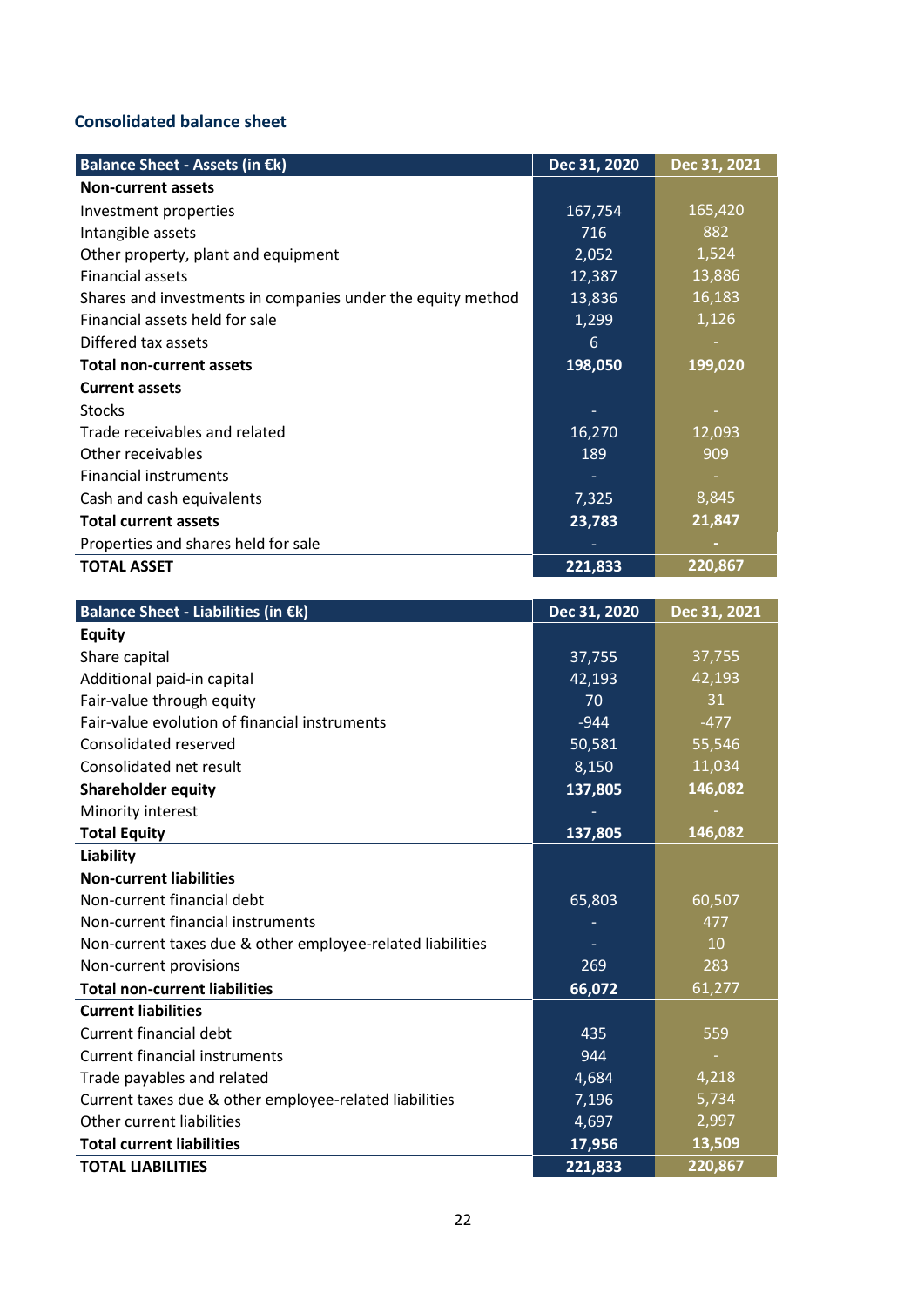## **Cash flow statement**

| CASH-FLOW STATEMENT (in €k)                                                 | Dec 31, 2020 | Dec 31, 2021 |
|-----------------------------------------------------------------------------|--------------|--------------|
| <b>Operating cash-flow</b>                                                  |              |              |
| Net result                                                                  | 8,150        | 11,034       |
| Depreciation and amortization                                               | 571          | 1,048        |
| Valuation movements on assets                                               | $-567$       | $-3,134$     |
| Valuation movements on financial instruments                                |              |              |
| Valuation on financial assets held for sale                                 |              |              |
| Tax                                                                         | 840          | 117          |
| Result on disposals                                                         | 18           | $-2,910$     |
| Results of companies consolidated under the equity<br>method                | $-342$       | $-2,078$     |
| Cash-flow from operating activities after net financial<br>items and taxes  | 8,669        | 4,077        |
| Net financial expenses                                                      | 1,377        | 1,086        |
| Tax paid                                                                    | $-1,010$     | $-116$       |
| Cash-flow from operating activities before net financial<br>items and taxes | 9,036        | 5,046        |
| Other variations in working capital                                         | 653          | $-476$       |
| Net cash-flow from operating activities                                     | 9,689        | 4,571        |
| <b>Investment cash-flow</b>                                                 |              |              |
| Acquisition of tangible assets                                              | $-4,937$     | $-6,447$     |
| Acquisition of other assets                                                 | $-537$       | $-436$       |
| Assets disposal                                                             | 5,432        | 14,965       |
| Acquisition of financial assets                                             | $-1,910$     | $-1,426$     |
| Financial assets disposal                                                   |              |              |
| Financial products received                                                 | 31           |              |
| Change in perimeter                                                         |              |              |
| <b>Cash-flow from investments</b>                                           | $-1,920$     | 6,657        |
| <b>Financing cash-flow</b>                                                  |              |              |
| Self-detention shares                                                       | $-148$       |              |
| Variation in capital                                                        | $-62$        | 55           |
| Variation in bank loans                                                     |              | 24,000       |
| Variation in other financial debt                                           |              |              |
| Repayment of financial lease                                                | $-8,810$     | $-530$       |
| Repayment of bank loan                                                      | $-5,000$     | $-29,000$    |
| Costs of loan issuance                                                      |              | 15           |
| Variation on bank overdraft                                                 |              | $-778$       |
| Financial expenses paid                                                     | $-926$       |              |
| Dividend paid to shareholders and minorities                                | $-1,855$     | $-3,468$     |
| <b>Cash-flow from financial activities</b>                                  | $-16,801$    | $-9,706$     |
| Increase/ Decrease in cash                                                  | $-9,032$     | 1,521        |
| Cash & cash equivalent at opening                                           | 16,357       | 7,325        |
| Cash & cash equivalent at closing                                           | 7,325        | 8,845        |